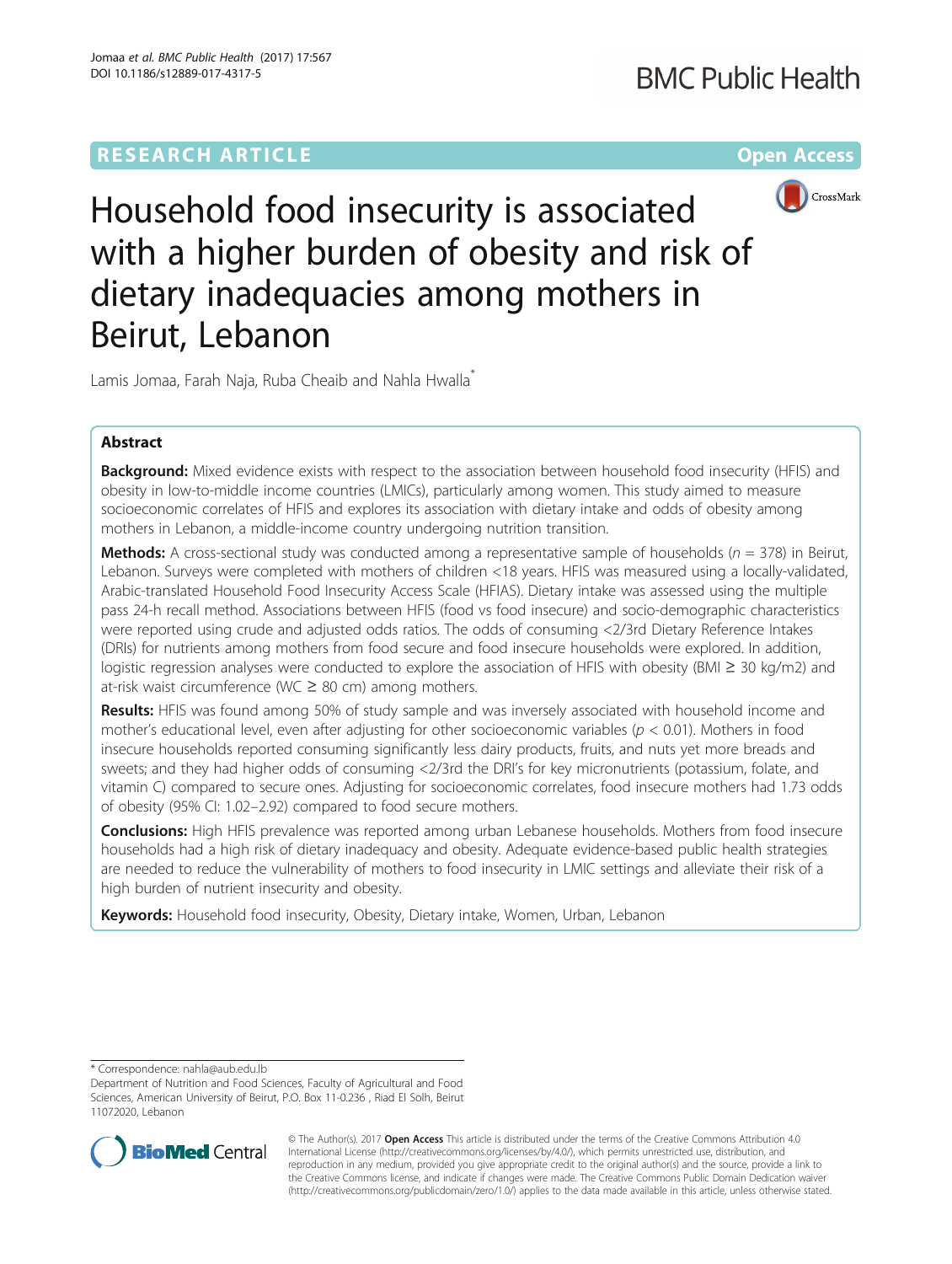# Background

Food and nutrition insecurity are serious public health challenges affecting millions of households globally [\[1](#page-12-0)]. According to the 2001 Food and Agriculture Organization (FAO) definition, food insecure households and individuals have limited availability, access, and utilization of appropriate, safe, and nutritious food to meet their dietary needs and food preferences for an active and healthy life [[1\]](#page-12-0). Household food insecurity (HFIS) can adversely affect the nutritional status and health of at risk groups, particularly women of reproductive age. Recent studies highlight that mothers living in food insecure households are at higher risk of inadequate dietary intake and are likely to adopt risky coping mechanisms, including limiting food intake and compromising quality of diet, to ensure children are being well-fed [[2](#page-12-0)–[4](#page-12-0)]. Low food security not only reduces the quality and variety of mothers' diets, but can also compromise their nutritional status leading to deficiencies in beneficial micronutrients [[4, 5\]](#page-12-0). Additionally, food insecurity has been associated with poor pregnancy outcomes, including preterm births, low birth weight, and gestational diabetes [\[6\]](#page-12-0). Early prenatal and postnatal metabolic conditions can have long-lasting effects that predispose the developing fetus to increased body weight and related comorbidities during later stages of life [[7\]](#page-12-0).

Food insecurity is a global challenge, particularly in LMICs in the Middle East and North Africa (MENA) region that are reported to be among the most food insecure worldwide [\[8](#page-12-0)]. With the most recent Arab Uprisings, food insecurity has become more than ever a serious challenge that threatens the ability of affected nations to provide food as a basic human right for its populations. Lebanon, a middle-income country in the MENA region with a relatively fragile political, social, and economic system that increases its risk of food insecurity, has recently suffered the repercussions of these Arab Spring movements, including the Syrian war. The latter is one of the largest humanitarian crises in today's world that have led to an unprecedented large influx of Syrian refugees through the borders of Lebanon further taxing the limited economic resources of the country and contributing to its political and social instability [\[8, 9](#page-12-0)]. With the escalating Syrian humanitarian crisis, international agencies operating in Lebanon have been mostly concerned with exploring the food security status of refugees [[10](#page-12-0)]. However, the food security status of Lebanese households has not been adequately explored nor was the association between household food security and nutritional status of vulnerable groups, particularly mothers. To date, only two published studies in Lebanon, primarily validating the use of food security assessment tools showed that moderate to severe HFIS were as high as 34% and 42% among Lebanese households in the rural Bekaa region [\[11\]](#page-12-0) and those in a semi-urban area in the South of Lebanon [[12](#page-12-0)], respectively.

The use of experience-based food security scales have been shown to be valid in various LMICs worldwide to measure food insecurity at the individual and household-levels. These scales that collect the perceptions and experiences of a member of a household to different aspects of food insecurity have been found to be theory-based and were suggested to be necessary indicators for food security governance [[13\]](#page-12-0). However, studies testing the use of such scales in exploring HFIS and its association with specific nutrition outcomes within LMICs, including those in the MENA region, remain insufficient.

In parallel to the heightened economic and social challenges threatening to compromise the food security status of Lebanese households, the country, as with other LMICs of the region, has witnessed a significant increase in obesity rates during the past decade coupled with existing micronutrient deficiencies among at-risk population groups, mainly children and women of reproductive age [\[14](#page-12-0)–[18](#page-12-0)]. According to two nationally representative studies conducted in Lebanon, obesity prevalence among adult women increased by almost 50% (≥ 20 years) between 1997 and 2009 (19.3% to 28.8%, respectively) [[15](#page-12-0)]. These rising obesity rates were partly explained by the early nutrition transition that has been witnessed among the Lebanese population with a higher consumption of low-nutrient, energydense foods and beverages coupled with increased sedentary behaviors.

Previous national studies that assessed obesity prevalence in Lebanon did not evaluate the potential associations between HFIS, nutrient deficiencies, and obesity. A growing body of evidence suggests that a positive association exists between HFIS and adult obesity, and these findings are consistently reported among women in high income countries [[19\]](#page-12-0). However, this link has been less explored in LMICs undergoing nutrition transition with limited studies showing mixed results with respect to the association of HFIS and body weight among women and mothers [[20](#page-12-0)–[24](#page-12-0)]. In addition, fewer studies explored the association between HFIS and nutrient inadequacy among female caregivers within urban settings in LMICs [[25, 26\]](#page-12-0). The association between body weight, food consumption behaviors, and food insecurity is complex. It may vary based on socioeconomic and environmental conditions, demographic characteristics, cultural dynamics, and various coping mechanisms that can be adopted to address food shortage; all of which are factors that warrant further exploration in LMICs to adopt muchneeded strategies well-positioned to respond to the growing food security challenges.

In view of the limited scientific evidence exploring the association between food insecurity, dietary intake, and nutritional status of women from LMICs in the MENA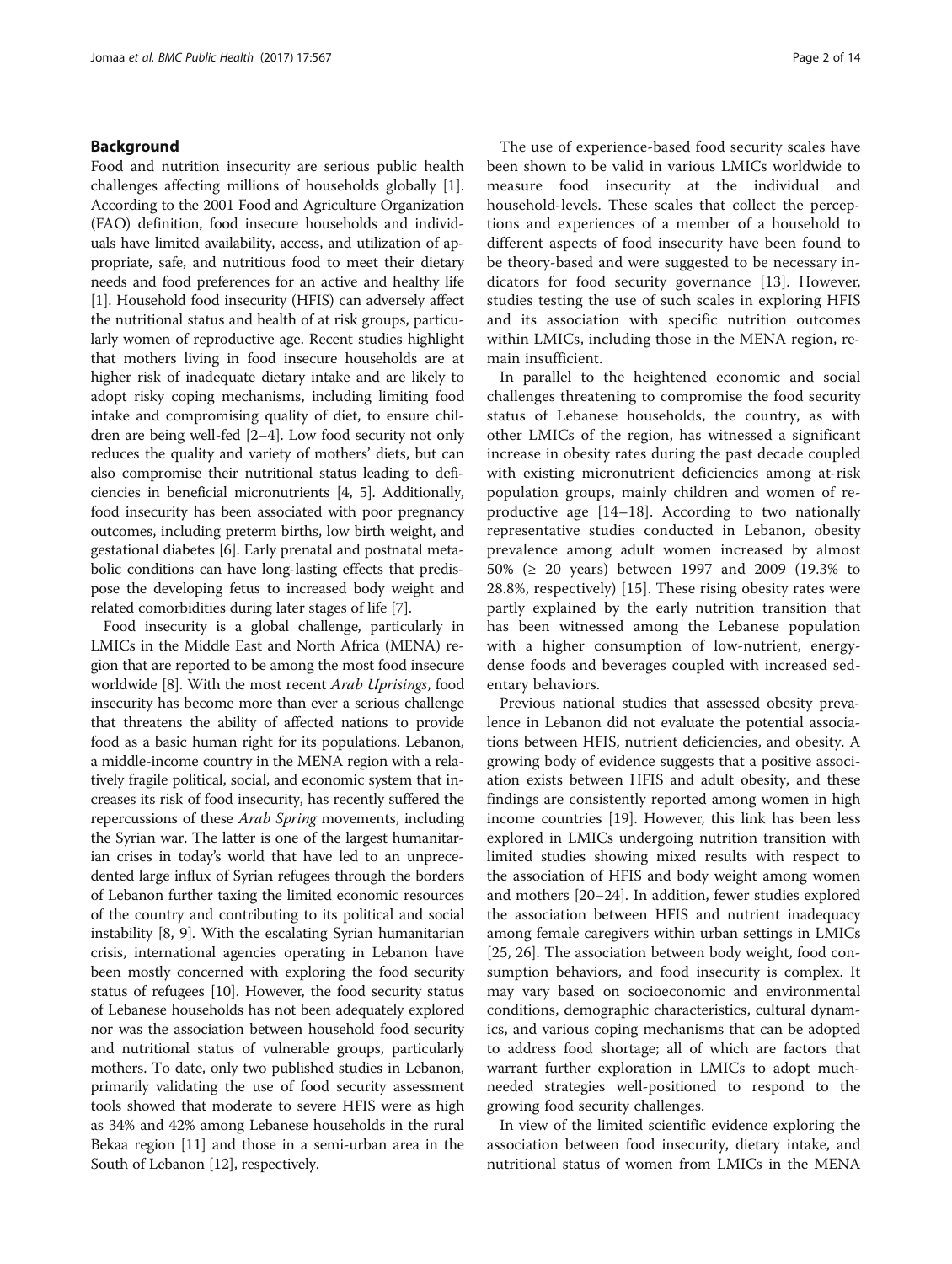region, this study aimed at (1) assessing the prevalence and socio-demographic correlates of food insecurity among a representative sample of households in an urban setting in Lebanon; (2) examining the effect of food insecurity on dietary intake among mothers in the study sample; and (3) exploring the association between food insecurity and the odds of obesity among mothers. Findings from this study would be of significance, particularly to similar LMIC settings, as they can assist in devising evidence-based policies and public health interventions that can tackle the double burden of food insecurity and over nutrition among high-risk population groups.

# Methods

## Study design and sampling methodology

This is a cross-sectional study that was conducted among a representative sample of Lebanese households from the Greater Beirut area in Lebanon between December 2014 and May 2015. Households, the primary sampling unit in the study, were drawn using stratified cluster sampling, whereby the strata were the 24 cadastral zones of Greater Beirut. Each cadastral zone was divided into clusters comprised of 100–150 households. Within the cluster, households were selected by systematic sampling, based on probability proportional to size technique using the Lebanese Central Administration of Statistics as a reference [[27\]](#page-12-0). Sample size calculations showed that 368 subjects were needed to provide 95% confidence interval around a food security prevalence estimate of 42% with ±5% variation. The estimate of food security (42%) used in the sample size calculations was based on a previous investigation of food security in a semi-urban Lebanese setting [\[12\]](#page-12-0). For a household to be eligible, it had to include a mother of a child below 18 years of age, and the mother be present at the time of the interview. The decision to include mothers of children younger than 18 years of age was undertaken to explore the effect of HFIS on mothers, who are at the time of the study the caregivers of children in the household. Inclusion criteria for the mothers were: 1) Lebanese citizenship, 2) absence of chronic disease that may affect the dietary intake, body composition and/or the overall nutritional status of the mothers, and 3) not taking any medications that may interfere with the eating patterns or body weight. Mothers who were either pregnant or breastfeeding at the time of the interview were not included in the study given the physiologic, dietary, and lifestyle changes that occur during pregnancy and lactation and that may affect the dietary intake and nutritional status of women. Of those who accepted to participate in the study and met the eligibility criteria  $(n = 391)$ , 388 mothers completed the interview.

### Data collection

Face-to-face interviews with study participants were conducted in the household setting by trained interviewers (dietitians) using a multi-component questionnaire. The questionnaire covered information on socio-demographic characteristics, household food security status, anthropometric measurements and dietary intake. Interviews lasted on average 45 min per household. Six interviewers were involved in data collection. Prior to the start of the study, all interviewers underwent a 5 day training workshop to ensure the standardization of data collection protocol and the validity and reliability of data collected. The first 4 days of this workshop offered a brief overview of the theoretical framework for the project as well as a series of extensive hands on activities addressing the various types of data collection (assessment of sociodemographic and household food security status, and collecting dietary intake and anthropometric measurements). On the fifth day, each interviewer independently collected data on a convenient sample of 5 households in the Greater Beirut area to pilot test the data collection protocol and tool. A post-field work meeting was held in the presence of the investigators. Based on the discussions during this meeting, the following modifications were introduced: 1) the order of questions was changed whereby first dietary intake was collected followed by the anthropometric measurements and finally the household food insecurity and sociodemographic sections were completed, 2) overall format of the questionnaire was revised to ensure clarity and compactness. In addition, throughout the data collection phase, weekly meetings were conducted to ensure the standardization of techniques and methods used. Results from the pilot testing were not included in the final analysis of the study.

The socio-demographic questions included mother's age, number of children, income, crowding index, educational level of mother and spouse and their employment status (unemployed/employed). Crowding index is a commonly used measurement of household socioeconomic status [\[28](#page-12-0)–[30](#page-12-0)] that has been previously validated and used in Lebanon [\[15](#page-12-0), [31](#page-12-0), [32](#page-12-0)]. This index was calculated as the total number of co-residents per household divided by the total number of rooms, excluding the kitchen and bathrooms. Households with less than 2 persons per room were considered of lower crowding index compared to those with 2 or more persons per room.

HFIS in the present study was assessed using an Arabic translated and modified version of the Household Food Insecurity Access Scale (HFIAS) originally developed by the US Agency for International Developmentfunded Food and Nutrition Technical Assistance Project. The original HFIAS was previously validated in several contexts including the United States [\[33](#page-12-0)] and other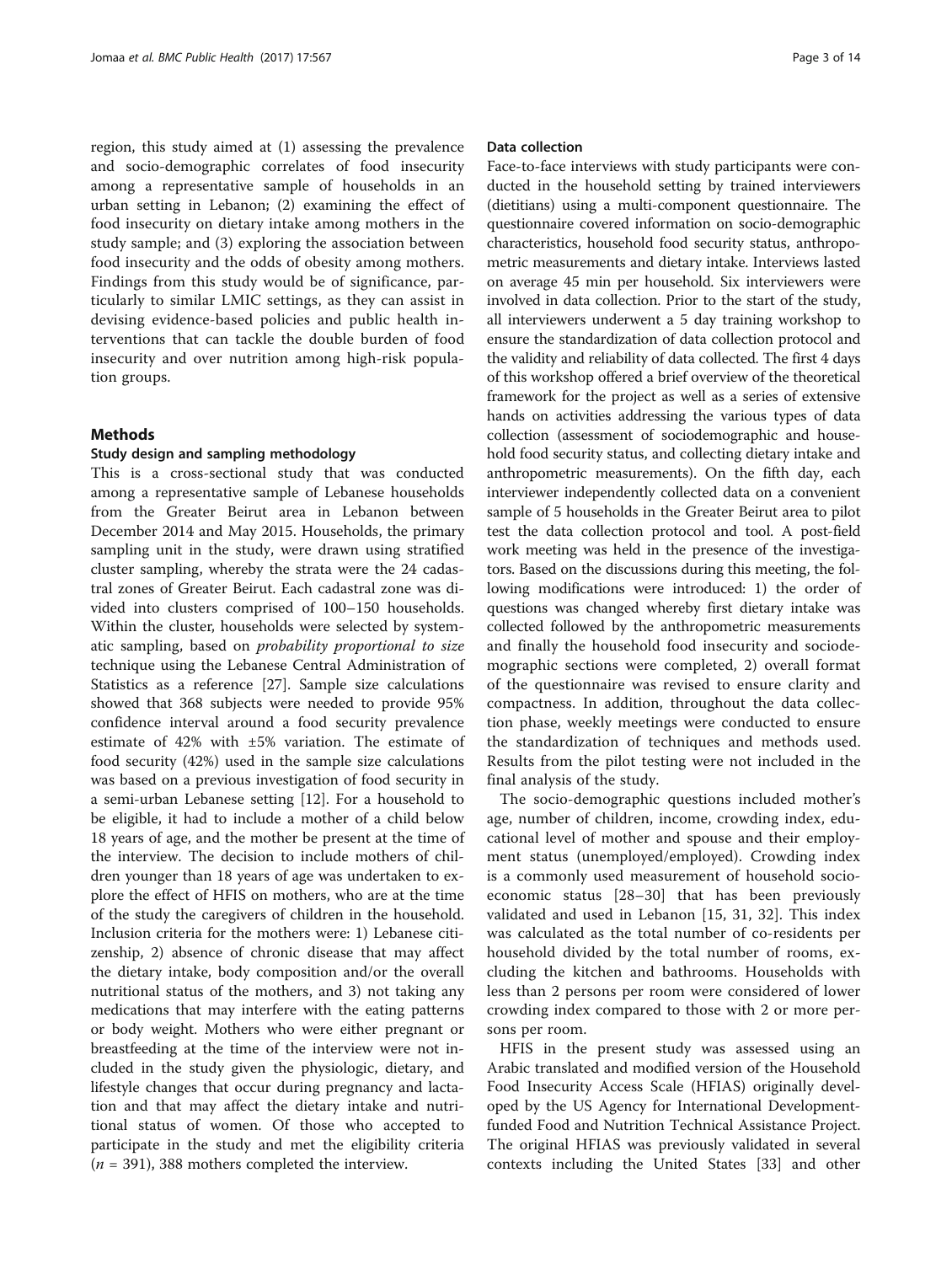LMICs such as Iran [\[20\]](#page-12-0) and Tanzania [[34](#page-12-0)]. In Lebanon, the adapted Arabic version of the HFIAS was also found to be a valid and reliable tool to assess HFIS showing high internal consistency (Cronbach's alpha of 0.91) and reliability after being administered twice with an intraclass correlation coefficient of 0.58,  $p < 0.05$  [11]. The Arabic version of the HFIAS was also tested for criterion-related validity and showed strong and consistent associations with various household characteristics, including total number of children in the household, family monthly income, crowding index, educational levels of mother and father, and number of cars. In addition, the same tool was found to be significantly associated with anthropometric measures [[11\]](#page-12-0). This 9 question scale produces a total score between 0 and 27 with higher scores indicating greater food insecurity [[33\]](#page-12-0). Households were categorised into four levels of food insecurity (food secure, mildly, moderately or severely food insecure) depending on the number of positive responses to questions related to severe conditions [[33\]](#page-12-0). HFIS was later recoded into two variables (food secure vs food insecure) based on the HFIAS to explore its correlates and explore the association between HFIS and indicators of obesity.

Anthropometric assessment for study participants was conducted by trained dietitians using standard techniques and equipment. Participants were weighed on a digital scale to the nearest 0.1 kg wearing light clothing. Height was measured to the nearest 0.1 cm, without shoes. Waist circumference (WC) was measured to the nearest 0.1 cm using a plastic measuring tape at the midpoint between the bottom of the rib cage and the top of the iliac crest. Body mass index (BMI)  $(kg/m<sup>2</sup>)$ was calculated by dividing the weight (kg) over the height squared  $(m^2)$ . Obesity among mothers was measured in this study using two indicators, the BMI and atrisk WC. Mothers with a BMI ≥30 kg/m<sup>2</sup> were classified as obese and those with a BMI less than 30 kg/ $m<sup>2</sup>$  were considered to be non-obese, according to the Center for Disease Control and Prevention BMI classifications [\[35](#page-12-0)]. In addition, WC of women greater than or equal to 80 cm was classified as 'at-risk WC', and was used as a proxy measure for abdominal obesity, based on the International Diabetes Federation's cut-points for Eastern Mediterranean and Middle East populations [[36\]](#page-12-0). Elevated WC have been found to be associated with visceral adipose tissue [[37](#page-12-0)], and it was used in the present study given the strong evidence that correlates abdominal fat with a higher risk of metabolic diseases, including diabetes, metabolic syndrome, and cardiovascular diseases [\[38](#page-12-0), [39](#page-12-0)].

In the interview, dietary intake of mothers was assessed using the United States Department of Agriculture (USDA) multiple pass 24-h recall method [\[40](#page-12-0)]. Mothers were asked to recall foods and beverages that were consumed the day previous to the interview, or any other typical day. Two-D portion size posters and pictures were used to aid participants when estimating portion sizes of the reported foods and beverages (Millen and Morgan, Nutrition Consulting Enterprises, Framingham, Massachusetts, United States). These previously validated visuals have been well-accepted and commonly used in previous national studies conducted in Lebanon [[41](#page-12-0)–[43](#page-12-0)]. Daily energy, macronutrient and micronutrient intake of specific food groups were computed from the 24-h recalls using food composition database of the Nutritionist Pro software (version 5.1.0, 2014, SR 24, First Data Bank, Nutritionist Pro, Axxya Systems, San Bruno, CA). The food composition database was based on references from the USDA nutrient database and Lebanese specific foods and beverages were compared to culturally-specific food composition Tables [\[44\]](#page-12-0). Mean intake of 12 different food groups<sup>1</sup> was calculated relative to total daily energy intake among the study sample to assess dietary quality. In addition, average nutrient intakes per day for food secure and food insecure mothers were calculated and percent of mothers consuming < 2/ 3rd the Dietary Reference Intakes (DRIs), recommended dietary allowance or adequate intake levels, for several nutrients were reported for both groups in the study [[45\]](#page-12-0).

#### Statistical analysis

Descriptive statistics were reported for socioeconomic variables using means ± standard deviations and proportions with percentages for continuous and categorical variables, respectively. Crude and adjusted odds ratios were reported for associations between HFIS (food vs food insecure) and socio-demographic characteristics. The difference in mean intake of food groups and nutrients by HFIS was analysed using independent t-tests and reported using means and standard errors. In addition, the odds of consuming <2/3rd DRIs were explored among mothers in food insecure compared to food secure households, adjusting for energy. Multiple logistic regression models were conducted to explore the association of HFIS with obesity status (BMI ≥30 kg/m<sup>2</sup>) and at-risk WC (≥80 cm). These models were adjusted for variables found to be significant in the bivariate analyses. In case two variables were highly correlated (P-value <0.001), then one of the variables was excluded from the model to avoid multicollinearity. Results from logistic regressions were expressed as adjusted odds ratio (OR) with 95% confidence interval (CI). All data analyses were conducted using the Statistical Package for the Social and Sciences statistical software package (SPSS) version 22 with *p*-values of  $< 0.05$  considered statistically significant.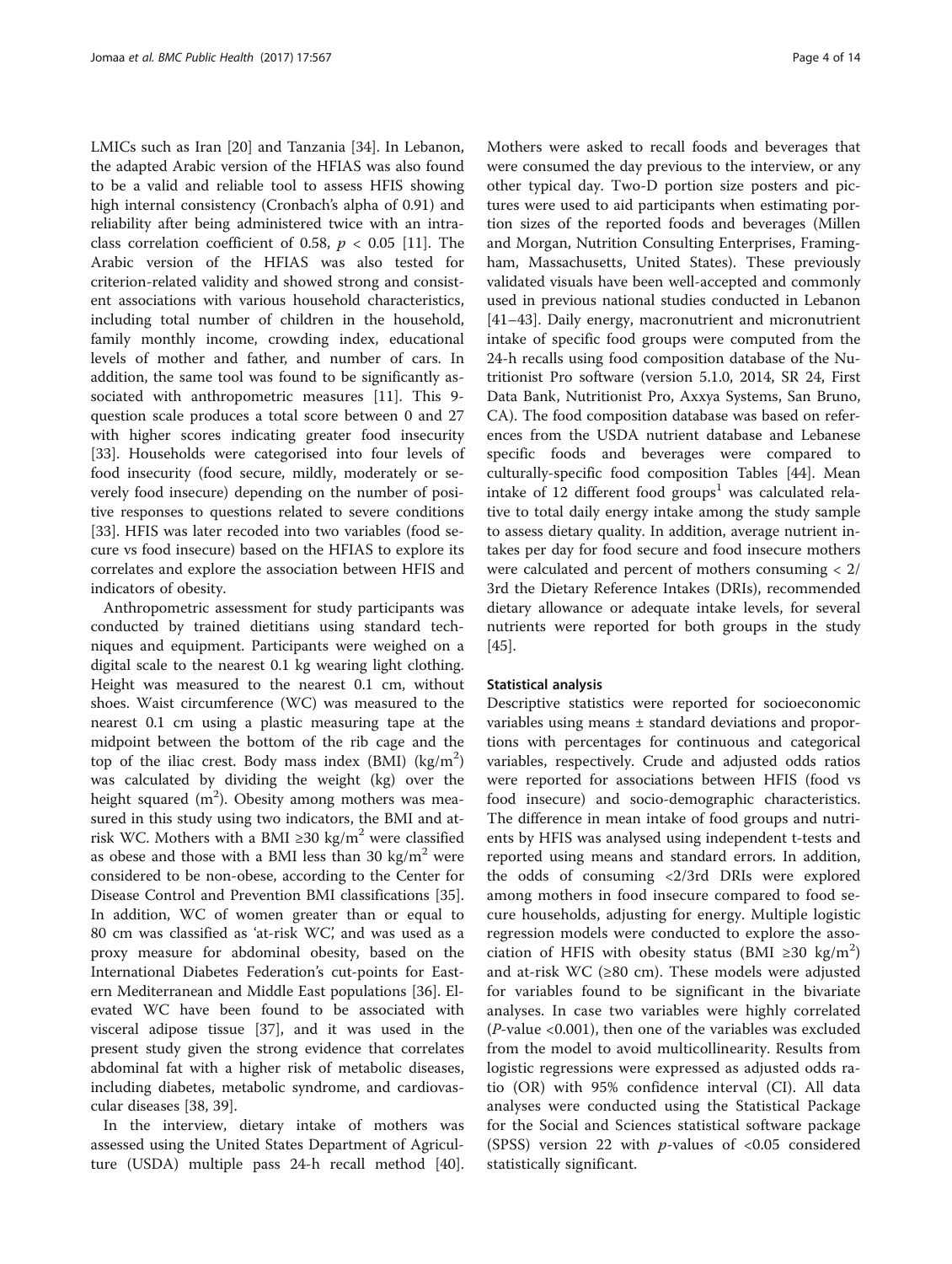# Results

Of the 388 households that completed the interviews, data from 378 households were included in the analysis after removing questionnaires with incomplete responses (response rate = 97%). Results presented in Fig. 1 showed that approximately 50% (95% CI: 44.5– 54.5) of interviewed Lebanese households were food secure while 8% (95% CI: 5.7–11.3) were mildly food insecure, 16% (95% CI: 12.39–19.81) were moderately food insecure, and 26% (95% CI: 21.5–30.3) were severely food insecure.

Descriptive characteristics of mothers in the study sample by household food insecurity status and the associations between HFIS (food vs food insecure) and socio-demographic characteristics of households were presented in Table [1.](#page-5-0) Using bivariate analyses, HFIS was significantly associated with household income, crowding index, mother and spouse's educational level and employment status ( $P < 0.01$ ). After adjusting for other socio-demographic variables, household's monthly income and mother's education level remained significantly associated with HFIS. Food insecure households were significantly less likely to have a higher monthly income ( $p$  for trend <0.001) and to have a mother with higher levels of education ( $p$  for trend <0.01).

As presented in Table [2,](#page-6-0) 31% of mothers were obese (BMI  $\geq$  30 kg/m<sup>2</sup>) and 71% had an at-risk WC, reflecting central obesity. Significant differences were observed between food secure and food insecure households with respect to obesity and at-risk WC. Food insecure households had almost double the proportion of obese mothers compared to food secure ones (39.8% versus 21.4%) ( $p < 0.001$ ). Moreover, a significantly higher proportion of mothers from food insecure households had at-risk WC compared to mothers in food secure ones  $(76.4\%$  versus 64.7%,  $p = 0.012$ ).

Differences in food consumption of mothers in food secure compared to food insecure households were also observed. Table [3](#page-6-0) displays the percent of daily energy intake from 12 different food groups by food insecurity status. It was noticed that mothers from food insecure households had a significantly higher percent daily energy intake from bread & cereals, eggs, and sweets & sugar-sweetened beverages compared to mothers from food secure ones ( $p < 0.038$ ). However, the percent daily energy intake from nuts, dairy products, fruits, and alcoholic beverages was significantly higher among mothers from food secure compared to insecure households  $(p < 0.034)$ .

Average daily energy, macro- and micronutrient intakes and the odds of consuming less than 2/3rd the DRIs for individual nutrients were compared between mothers from food secure and food insecure households, after adjusting for energy. Significant differences were observed among mothers from both groups with respect to their intake of key micro-nutrients, as displayed in Table [4.](#page-7-0) Compared to mothers in food secure households, mothers in food insecure households had significantly lower mean daily intakes of key micronutrients, including calcium, potassium, and vitamin C. Additionally, a significantly higher percentage of mothers in food insecure households than food secure ones was consuming less than  $2/3^{rds}$  the DRIs for potassium, folate, vitamin C, and vitamin B6 ( $p < 0.05$ ), after adjusting for energy. With respect to total daily energy intake, no significant difference was observed between mothers from food insecure and secure households  $(1246 \pm 55 \text{ kcal vs } 1286 \pm 46 \text{ kcal per day, re-}$ spectively; data not shown). As for macronutrient intake, it was found that mean daily intake of protein was significantly lower among mothers in food insecure than food secure households  $(41 \pm 2 \text{ g} \text{ vs } 47 \pm 2 \text{ g} \text{ per})$ day, respectively). Daily total fat intake was also on average lower among mothers from food insecure households compared to food secure ones  $(53 \pm 3)$  g vs  $56 \pm 2$  g respectively), whereas mean intake of

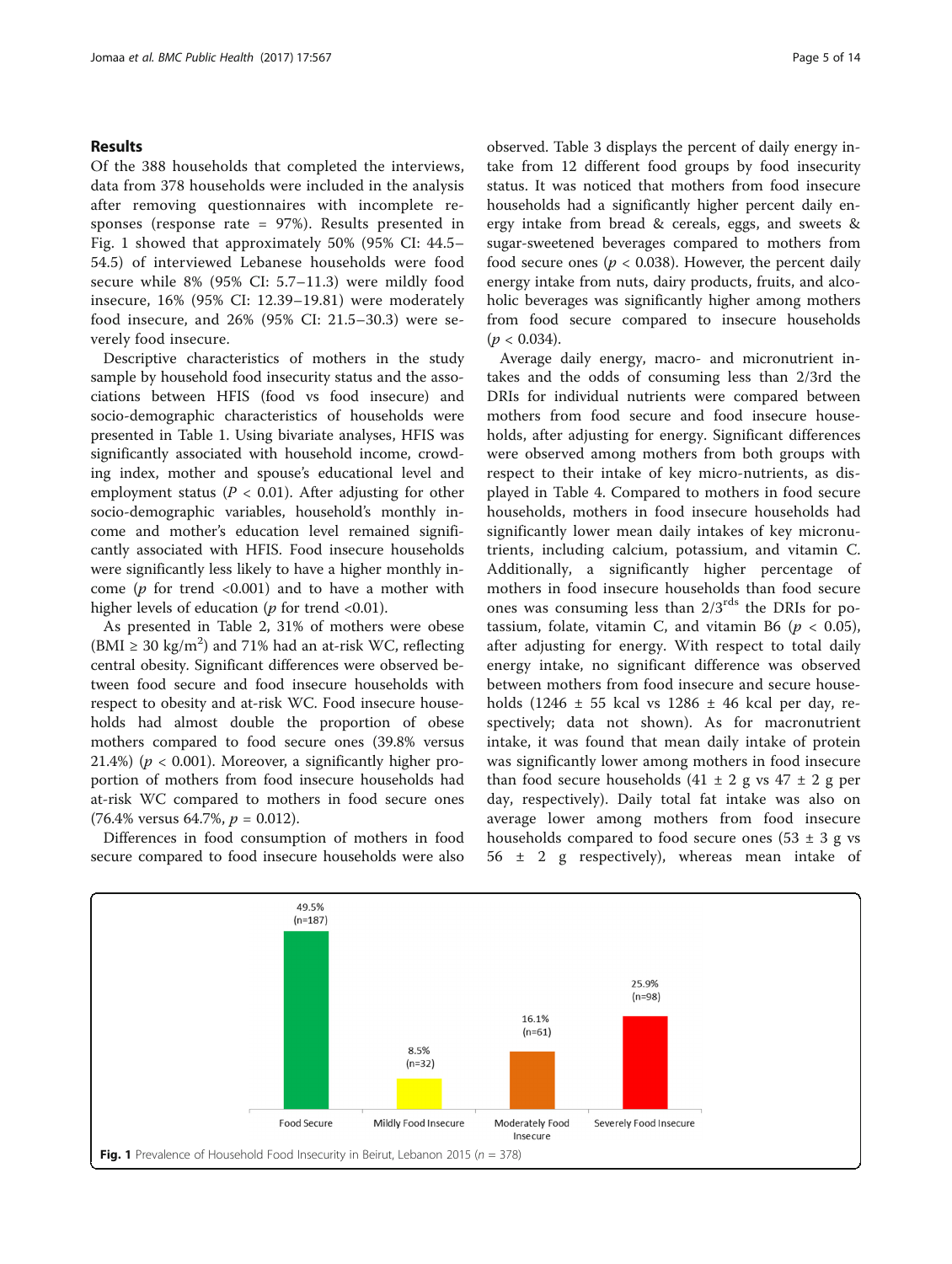<span id="page-5-0"></span>

|  |  |  |  |  |  | <b>Table 1</b> Descriptive Characteristics of Mothers by Household Food Insecurity Status in Beirut, Lebanon, 2015 ( $n = 378$ ) |
|--|--|--|--|--|--|----------------------------------------------------------------------------------------------------------------------------------|
|--|--|--|--|--|--|----------------------------------------------------------------------------------------------------------------------------------|

|                                             | <b>Total Sample</b><br>$(n = 378)$ | Food Secure<br>$(n = 187)$ | Food Insecure<br>$(n = 191)$ | Crude OR <sup>a</sup><br>(95% CI) | Adjusted OR <sup>b</sup><br>(95% CI) |
|---------------------------------------------|------------------------------------|----------------------------|------------------------------|-----------------------------------|--------------------------------------|
| Socio-demographic Characteristics           |                                    |                            |                              |                                   |                                      |
|                                             | Mean $\pm$ SD                      |                            |                              | OR (95% CI)                       |                                      |
| Number of Children                          | $2.7 \pm 1.1$                      | $2.7 \pm 1.0$              | $2.8 \pm 1.2$                | 1.09 (0.92, 1.31)                 | 0.90 (0.70, 1.16)                    |
| Mother's age (years)                        | $39.7 \pm 7.7$                     | $39.2 \pm 7.5$             | $40.3 \pm 7.9$               | 1.02 (0.99, 1.05)                 | 1.03 (0.99,1.06)                     |
|                                             | N(%)                               |                            |                              |                                   |                                      |
| Household Monthly Income (L.L) <sup>c</sup> |                                    |                            |                              |                                   |                                      |
| < 1,000,000 (reference)                     | 119 (31.5)                         | 21 (11.5)                  | 98 (52.4)                    | 1.0                               | 1.0                                  |
| 1,000,000-2000,000                          | 146 (38.6)                         | 73 (39.9)                  | 73 (39.0)                    | $0.21$ $(0.12, 0.38)$             | 0.27(0.15, 0.51)                     |
| $> 2000 - 0000$                             | 105 (28.4)                         | 89 (48.6)                  | 16(8.6)                      | $0.04$ $(0.02, 0.08)$             | $0.07$ $(0.03, 0.15)$                |
| p-for-trend                                 |                                    |                            |                              | < 0.001                           | < 0.001                              |
| Crowding Index                              |                                    |                            |                              |                                   |                                      |
| < 2 person per room (reference)             | 330 (87.3)                         | 175 (93.6)                 | 155 (81.2)                   | 1.0                               | 1.0                                  |
| $>$ = 2 person per room                     | 48 (12.7)                          | 12(6.4)                    | 36 (18.8)                    | 3.39 (1.70, 6.74)                 | 2.18 (0.89, 5.32)                    |
| p-for-trend                                 |                                    |                            |                              | < 0.001                           |                                      |
| Spouse's Employment Status                  |                                    |                            |                              |                                   |                                      |
| Unemployed (reference)                      | 14(3.8)                            | 2(1.1)                     | 12(6.6)                      | 1.0                               | 1.0                                  |
| Employee/Self-employed                      | 350 (96.2)                         | 181 (98.9)                 | 169 (93.4)                   | 0.16(0.03, 0.71)                  | $0.33$ (0.06, 1.67)                  |
| p-for-trend                                 |                                    |                            |                              | < 0.01                            |                                      |
| Mother's Employment Status                  |                                    |                            |                              |                                   |                                      |
| Unemployed/ Homemaker (reference)           | 267 (70.8)                         | 113 (60.8)                 | 154 (80.6)                   | 1.0                               | 1.0                                  |
| Employee/ Self-employed                     | 110 (29.2)                         | 73 (39.2)                  | 37 (19.4)                    | 0.37(0.23, 0.59)                  | 0.80 (0.43, 1.49)                    |
| p-for-trend                                 |                                    |                            |                              | < 0.001                           |                                      |
| Spouse's Education Level                    |                                    |                            |                              |                                   |                                      |
| Intermediate school or less (reference)     | 188 (49.7)                         | 66 (35.9)                  | 122 (66.7)                   | 1.0                               | 1.0                                  |
| High school or technical diploma            | 105 (27.8)                         | 64 (34.8)                  | 41 (22.4)                    | 0.35(0.22, 0.57)                  | $0.60$ $(0.32, 1.11)$                |
| University degree                           | 74 (19.6)                          | 54 (29.3)                  | 20 (10.9)                    | 0.20(0.11, 0.36)                  | 0.92(0.42, 2.04)                     |
| p-for-trend                                 |                                    |                            |                              | < 0.001                           |                                      |
| Mother's Education Level                    |                                    |                            |                              |                                   |                                      |
| Intermediate school or less (reference)     | 161 (42.6)                         | 50 (26.7)                  | 111 (58.1)                   | 1.0                               | 1.0                                  |
| High school or technical diploma            | 128 (33.9)                         | 68 (36.4)                  | 60 (31.4)                    | 0.40 (0.25, 0.64)                 | $0.76$ $(0.42, 1.40)$                |
| University degree                           | 89 (23.5)                          | 69 (36.9)                  | 21 (10.5)                    | $0.13$ (0.07, 0.24)               | 0.35(0.16, 0.75)                     |
| p-for-trend                                 |                                    |                            |                              | < 0.001                           | < 0.01                               |

P-values for entries that were in boldface and significant were added for binary variables including crowding index, spouse's employment status, and mother's employment status

-Odds Ratio is significant at a p-value < 0.05.

<sup>a</sup>Crude OR refers to unadjusted odds ratio of food insecurity among study sample

**b** Adjusted OR refers to odds ratio of food insecurity after adjusting for all other socio-demographic variables

 $c$ Currency rate:  $1\frac{1}{5} = 1500$  L,L

carbohydrates was higher among mothers from food insecure households versus food secure ones (156 ± 8 g per day vs  $149 \pm 6$  g per day). Differences in total fat and carbohydrate intakes among mothers from food secure and insecure households were not found to be statistically significant (data not shown). Although a higher proportion of obese mothers in this study (using BMI and at-risk waist circumference) had inadequate micronutrient intakes compared to non-obese mothers, differences between both groups did not reach statistical significance (data not shown).

Logistic regression analyses showed that mothers in food insecure households were significantly more likely to be obese compared to mothers in food secure households (unadjusted OR = 2.43; 95% CI: 1.54–3.82). This association remained significant (adjusted OR = 1.73;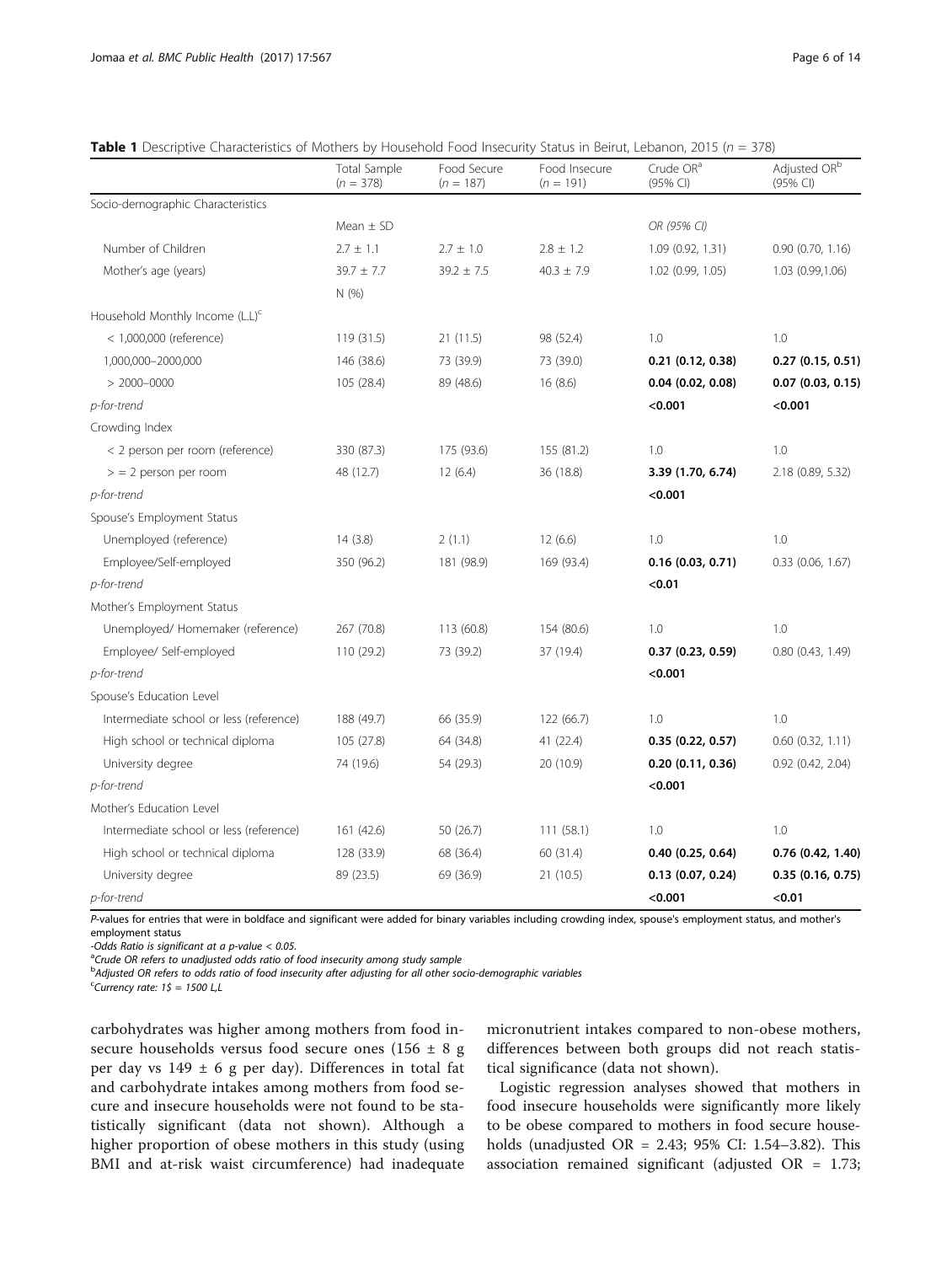<span id="page-6-0"></span>Table 2 Anthropometric measurements of Mothers by Household Food Insecurity Status in Beirut, Lebanon, 2015 ( $n = 378$ )

|                                |                                 | Total Sample<br>$(n = 378)$ | Food Secure<br>$(n = 187)$ | Food Insecure<br>$(n = 191)$ |                      |
|--------------------------------|---------------------------------|-----------------------------|----------------------------|------------------------------|----------------------|
|                                |                                 | Mean $+$ SD                 |                            |                              | P-value <sup>a</sup> |
|                                | Weight (kg)                     | $70.9 + 15.9$               | $68.1 + 13.5$              | $73.7 + 17.6$                | 0.001                |
|                                | Height (cm)                     | $158.6 \pm 7.1$             | $159.7 + 6.1$              | $157.6 + 7.9$                | 0.004                |
|                                | Body Mass Index (BMI), n(%)     |                             |                            |                              |                      |
|                                | Normal Weight                   | 134(35.4)                   | 84(44.9)                   | 50(26.2)                     | 0.000                |
|                                | Overweight                      | 128(33.9)                   | 63(33.7)                   | 65(34.0)                     |                      |
|                                | Obese                           | 116(30.7)                   | 40(21.4)                   | 76(39.8)                     |                      |
| Waist Circumference (WC), n(%) |                                 |                             |                            |                              |                      |
|                                | Normal<br>WC <80 cm)            | 111(29.4)                   | 66(35.3)                   | 45(23.6)                     | 0.012                |
|                                | At-Risk<br>$WC$ ( $\geq$ 80 cm) | 267(70.6)                   | 121(64.7)                  | 146(76.4)                    |                      |

<sup>a</sup>Significantly different at p-value <0.05; p-value was derived using t-test for continuous variables and chi-square analysis for categorical variables

95% CI: 1.02–2.92), even after adjusting for potential confounding variables, including number of children in the household, mother's age, crowding index, educational level and employment status of mothers and their spouses. Household income was excluded from the model to avoid multicollinearity, as it was found to be significantly associated with crowding index (chisquare = 22.9, *P*-value < 0.001). In addition, data on the crowding index of households was found to be complete in this study and may have been subject to less risk of reporting bias compared to income, as reported in other studies [\[46](#page-12-0)–[48\]](#page-12-0). Furthermore, mothers from food

Table 3 Mothers' percent daily energy intake from various food groups by household food security status ( $n = 378$ )

|                                       | $(n = 187)$                             | Food Secure Food Insecure<br>$(n = 191)$ |             |
|---------------------------------------|-----------------------------------------|------------------------------------------|-------------|
| Food Groups                           | Mean % of Daily Energy<br>Intake $+$ SF |                                          | $P$ -value* |
| Bread & Cereals                       | $31.2 \pm 1.2$                          | $35.0 \pm 1.4$                           | 0.038       |
| Starchy Vegetables & Legumes          | $3.4 \pm 0.5$                           | $3.5 \pm 0.6$                            | 0.922       |
| <b>Nuts</b>                           | $2.92 \pm 0.4$                          | $0.93 \pm 0.3$                           | 0.009       |
| Seeds                                 | $0.89 \pm 0.3$                          | $1.46 + 0.4$                             | 0.258       |
| Dairy Products                        | $11.29 + 0.9$                           | $8.05 \pm 0.8$                           | 0.006       |
| Eggs                                  | $0.35 \pm 0.1$                          | $1.11 \pm 0.3$                           | 0.026       |
| Meat, Poultry, Fish                   | $11.4 \pm 1.0$                          | $9.7 \pm 0.9$                            | 0.207       |
| <b>Fruits</b>                         | $7.81 \pm 0.7$                          | $5.80 \pm 0.6$                           | 0.030       |
| Vegetables                            | $3.70 \pm 0.3$                          | $3.41 \pm 0.4$                           | 0.548       |
| added Oils                            | $14.49 \pm 0.9$                         | $14.65 \pm 0.9$                          | 0.904       |
| Sweets & Sugar Sweetened<br>Beverages | $9.9 \pm 0.7$                           | $12.9 + 1.1$                             | 0.026       |
| Alcoholic Beverages                   | $0.99 + 0.4$                            | $0.18 + 0.1$                             | 0.034       |

\*Significantly different at p-value <0.05

insecure households were significantly more likely to have an at-risk WC (unadjusted OR = 1.77; 95% CI: 1.13–2.77). However, this association was no longer statistically significant after adjusting for socio-demographic variables (see Table [5](#page-8-0)).

# **Discussion**

This is the first study in Lebanon and the MENA region to explore the prevalence and correlates of experiencebased HFIS among a representative sample of urban Lebanese households and to examine whether HFIS is associated with the increased risk of obesity and dietary inadequacies among mothers from the study sample. Findings from the present study show that almost 50% of interviewed households reported food insecurity with 42% suffering from moderate to severe food insecurity and 8% living with mild food insecurity. The prevalence of moderate to severe food insecurity among Beirut residents was found to be higher than that reported earlier by rural households in the Bekaa region and another semi-urban Southern Lebanese population (34% and 42%, respectively) [\[11](#page-12-0), [12](#page-12-0)]. However, comparable food insecurity levels to those reported in Greater Beirut area were observed among urban communities within LMICs with rates ranging between 34.4% in Ho Chi Min City, Vietnam [\[49](#page-13-0)] to 74.6% in an urban area in Tamil Nadu, India [[50\]](#page-13-0) and 81% among urban households in Quito, the 2nd largest city in Ecuador [[51\]](#page-13-0).

Food insecurity was historically considered a rural phenomenon, particularly in LMICs [[52\]](#page-13-0). However, recent studies report that urbanisation may contribute to food and nutrition insecurity, particularly in cash-based economies where urban and suburban households are primarily dependent on a stable access to income to ensure their health and well-being [\[53\]](#page-13-0). In Lebanon, the urban expansion has been witnessed in all of its major cities including Beirut, the capital of the country, with 98% of its total area reported to be urbanised [[54\]](#page-13-0). This urban sprawl has lead over the years to overpopulation and transformed open spaces within certain suburbs of the city into large slums that worsened the living conditions and increased poverty rates among many of its residents [[55\]](#page-13-0). Concomitantly, urbanisation has been linked to major shifts in the food landscape and to changes in food consumption, physical activity and other lifestyle behaviors of adults and children. These changes, also known as the nutrition transition, are associated with increasing rates of overweight and obesity and to heightened risk of developing chronic diseases [\[56](#page-13-0), [57](#page-13-0)].

In parallel to the urbanisation phenomena, Lebanon, as with other LMICs in the MENA region, has been undergoing dramatic economic and social challenges due to the ongoing political and military conflicts post the Arab Spring leading more than a million families to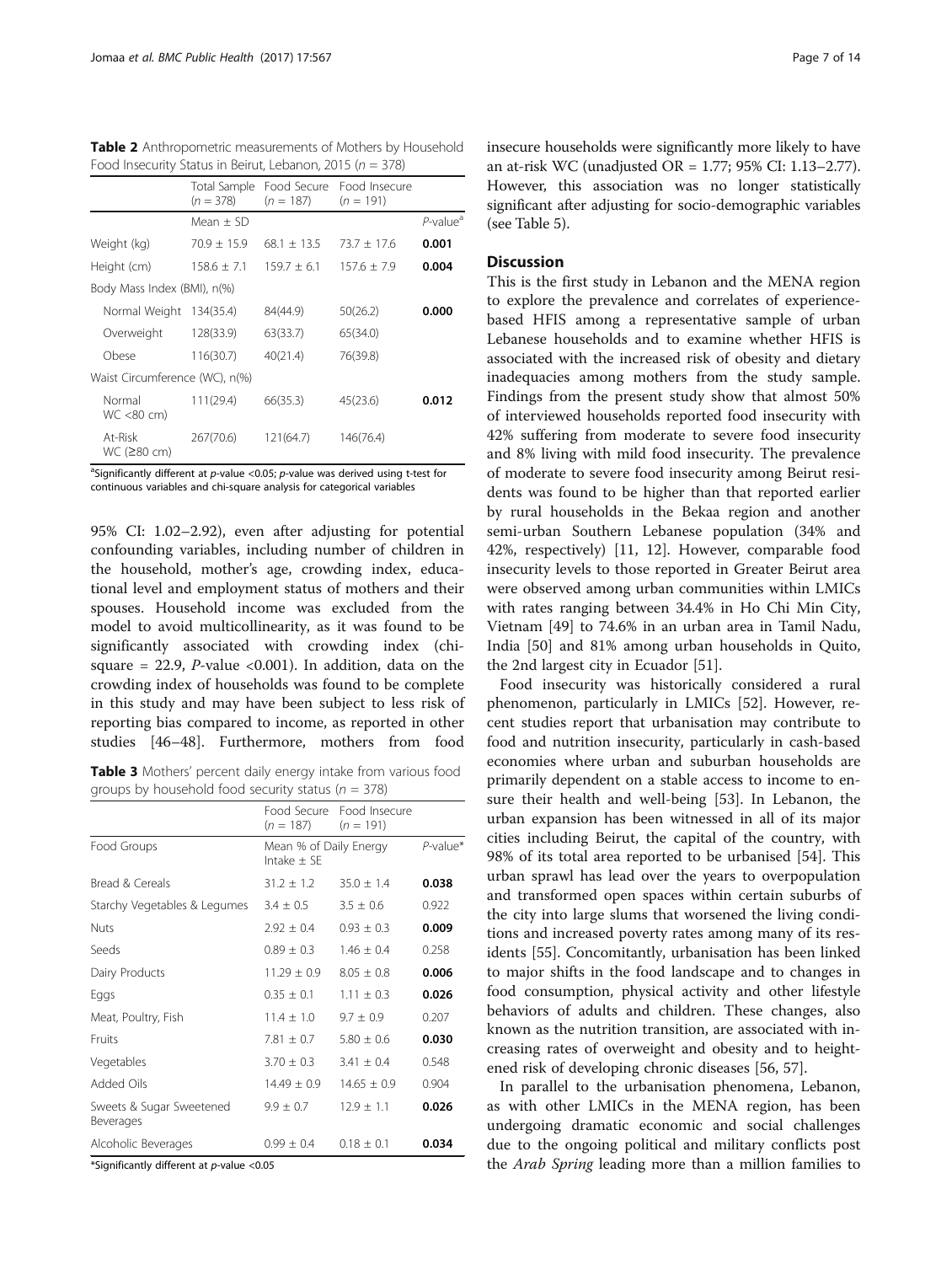|                  | DRIs            | Intake/day Mean $\pm$ SE    | <b>T</b> matrich makes among motifiers by nouserfold rood insecurity status in behalf ecoarion, zons $(n-$<br>% Consuming (<2/3 DRIs) <sup>c</sup> | OR <sup>d</sup> (95% CI) |
|------------------|-----------------|-----------------------------|----------------------------------------------------------------------------------------------------------------------------------------------------|--------------------------|
| Calcium (mg)     | 1000-1300 mg    |                             |                                                                                                                                                    |                          |
| Food Secure      |                 | $532.6 \pm 28.9^{\circ}$    | 72.7                                                                                                                                               | 1.00                     |
| Food Insecure    |                 | 416.5 ± 22.7 <sup>b</sup>   | 83.8                                                                                                                                               | 1.82 (0.82-4.06)         |
| Sodium (mg)      | 1200-1500 mg    |                             |                                                                                                                                                    |                          |
| Food Secure      |                 | $1536.4 \pm 71.5$           | 35.8                                                                                                                                               | 1.00                     |
| Food Insecure    |                 | $1513.1 \pm 78.0$           | 38.2                                                                                                                                               | $0.96$ $(0.58 - 1.57)$   |
| Potassium (mg)   | 4700 mg         |                             |                                                                                                                                                    |                          |
| Food Secure      |                 | $1777.0 \pm 72.1^{\circ}$   | 90.4                                                                                                                                               | 1.00                     |
| Food Insecure    |                 | $1503.6 \pm 79.2^b$         | 93.2                                                                                                                                               | 2.01 (1.23-3.29)         |
|                  |                 |                             |                                                                                                                                                    | 0.005                    |
| Iron (mg)        | $8 - 18$        |                             |                                                                                                                                                    |                          |
| Food Secure      |                 | $8.8 \pm 0.4$               | 77.5                                                                                                                                               | 1.00                     |
| Food Insecure    |                 | $8.6 \pm 0.5$               | 77.5                                                                                                                                               | $0.70(0.34 - 1.45)$      |
| Zinc (mg)        | $9 - 8$ mg      |                             |                                                                                                                                                    |                          |
| Food Secure      |                 | $5.5 \pm 0.3$               | 57.2                                                                                                                                               | 1.00                     |
| Food Insecure    |                 | $5.5 \pm 0.3$               | 61.8                                                                                                                                               | $0.89(0.49 - 1.61)$      |
| Folate $(\mu g)$ | 400 µg          |                             |                                                                                                                                                    |                          |
| Food Secure      |                 | $231.2 \pm 15.1$            | 71.1                                                                                                                                               | 1.00                     |
| Food Insecure    |                 | $192.0 \pm 13.3$            | 78.5                                                                                                                                               | 2.12 (1.04-4.33)         |
|                  |                 |                             |                                                                                                                                                    | 0.038                    |
| Phosphorous (mg) | 700-1250 mg     |                             |                                                                                                                                                    |                          |
| Food Secure      |                 | $647.0 \pm 25.0$            | 33.7                                                                                                                                               | 1.00                     |
| Food Insecure    |                 | $585.6 \pm 31.2$            | 47.1                                                                                                                                               | 1.60 (0.93-2.76)         |
| Magnesium (mg)   | 310-360 mg      |                             |                                                                                                                                                    |                          |
| Food Secure      |                 | $187.8 \pm 7.7$             | 66.3                                                                                                                                               | 1.00                     |
| Food Insecure    |                 | $169.5 \pm 9.6$             | 78.5                                                                                                                                               | $1.32(0.61 - 2.84)$      |
| Selenium (µg)    | 55 µg           |                             |                                                                                                                                                    |                          |
| Food Secure      |                 | 55.1 $\pm$ 3.0              | 35.3                                                                                                                                               | 1.00                     |
| Food Insecure    |                 | $50.2 \pm 2.5$              | 40.8                                                                                                                                               | $1.00(0.61 - 1.61)$      |
| Vitamin C (mg)   | 65-75 mg        |                             |                                                                                                                                                    |                          |
| Food Secure      |                 | $66.9 \pm 4.8$ <sup>a</sup> | 52.9                                                                                                                                               | 1.00                     |
| Food Insecure    |                 | 53.6 $\pm$ 4.7 <sup>b</sup> | 67.0                                                                                                                                               | 1.59 (1.00-2.53)         |
|                  |                 |                             |                                                                                                                                                    | 0.049                    |
| VitaminA (µg)    | 700 µg          |                             |                                                                                                                                                    |                          |
| Food Secure      |                 | $571.8 \pm 42.4$            | 55.1                                                                                                                                               | 1.00                     |
| Food Insecure    |                 | $482.8 \pm 40.7$            | 63.9                                                                                                                                               | 1.24 (0.77-1.99)         |
| Vitamin D(µg)    | $15 - 20 \mu$ g |                             |                                                                                                                                                    |                          |
| Food Secure      |                 | $0.8 \pm 0.1$               | 99.5                                                                                                                                               |                          |
| Food Insecure    |                 | $0.8 \pm 0.2$               | 98.4                                                                                                                                               |                          |
| Vitamin B1 mg    | $1.0 - 1.1$ mg  |                             |                                                                                                                                                    |                          |
| Food Secure      |                 | $0.8 \pm 0.0$               | 49.2                                                                                                                                               | 1.00                     |
| Food Insecure    |                 | $0.8\,\pm\,0.0$             | 55.8                                                                                                                                               | $1.58(0.86 - 2.93)$      |

<span id="page-7-0"></span>**Table 4** Nutrient Intakes among Mothers by Household Food Insecurity Status in Beirut, Lebanon, 2015 ( $n = 378$ )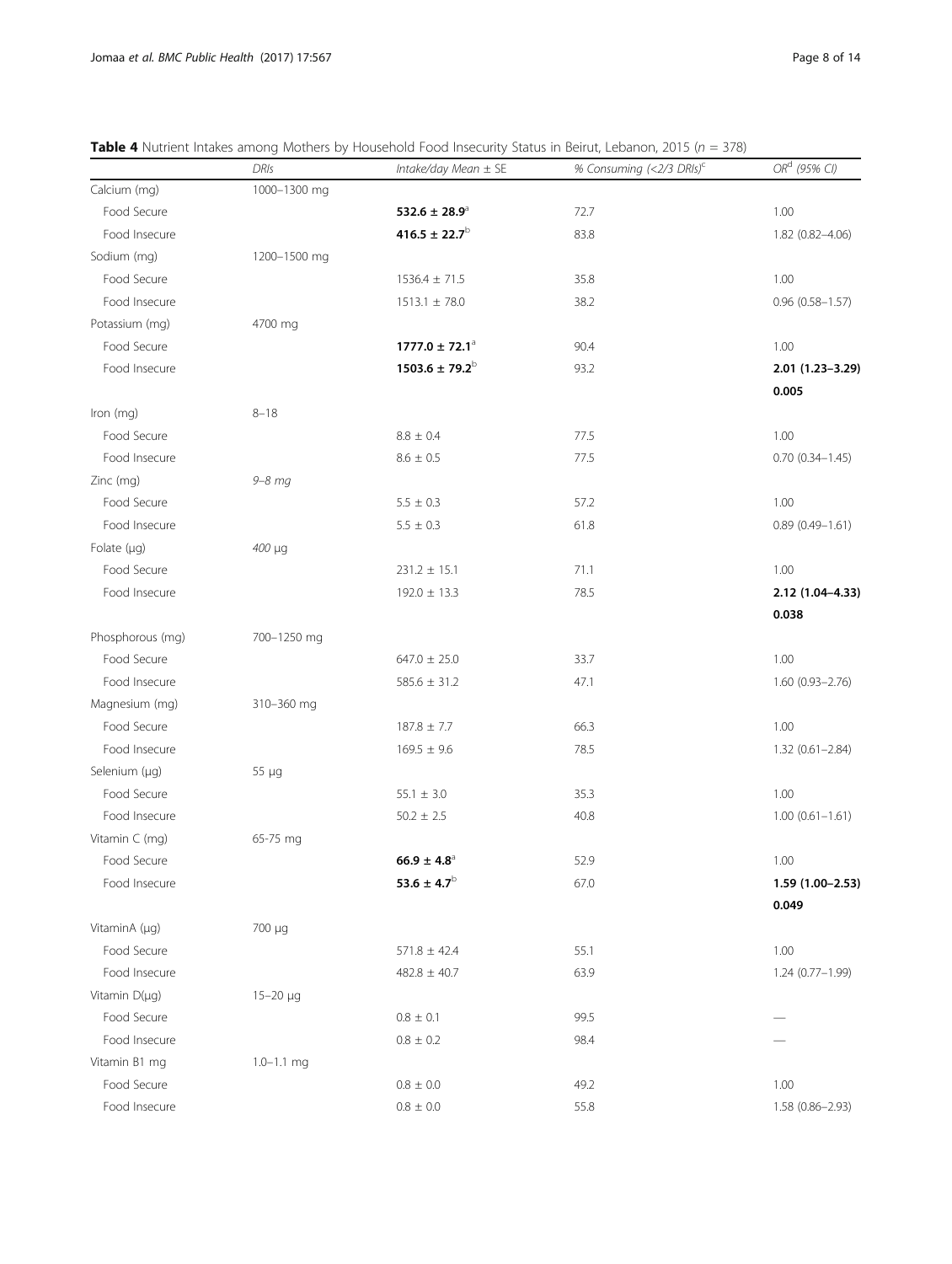| VitaminB2 (mg)           | $1.0 - 1.1$ mg  |                  |      |                     |
|--------------------------|-----------------|------------------|------|---------------------|
| Food Secure              |                 | $0.895 \pm 0.04$ | 43.8 | 1.00                |
| Food Insecure            |                 | $0.829 \pm 0.04$ | 52.6 | $1.28(0.75 - 2.20)$ |
| Vitamin B3 (mg)          | $14 \text{ mg}$ |                  |      |                     |
| Food Secure              |                 | $12.2 \pm 0.7$   | 47.3 | 1.00                |
| Food Insecure            |                 | $10.7 \pm 0.6$   | 53.4 | $1.41(0.84 - 2.39)$ |
| VitaminB6 (mg)           | $1.2 - 1.5$     |                  |      |                     |
| Food Secure              |                 | $1.0 \pm 0.0$    | 50.8 | 1.00                |
| Food Insecure            |                 | $0.9 \pm 0.1$    | 64.4 | $2.05(1.15-3.65)$   |
|                          |                 |                  |      | 0.015               |
| Vitamin $B12$ ( $\mu$ g) | $2.4\mu$ g      |                  |      |                     |
| Food Secure              |                 | $6.0 \pm 2.6$    | 66.8 | 1.00                |
| Food Insecure            |                 | $4.6 \pm 1.5$    | 68.4 | $0.90(0.55 - 1.48)$ |
| and the contract of      |                 |                  |      |                     |

<span id="page-8-0"></span>Table 4 Nutrient Intakes among Mothers by Household Food Insecurity Status in Beirut, Lebanon, 2015 ( $n = 378$ ) (Continued)

 $a$ ,bValues with different superscripts are significantly different p < 0.05 using T Test for comparison of mean intake per day and percentage of subjects consuming less than two thirds of the recommendations

<sup>c</sup>Dietary Reference Intake (DRI) refers to the Recommended Daily Intake (RDA) and Adequate Intake (AI) for nutrients as recommended by the Institute of Medicine [\[45\]](#page-12-0) فالمستحدث المواد المعاملة والمستحدث المواد المعاملة الم <sup>d</sup>Odds ratio was adjusted for total daily energy intake

seek refuge within the borders of the country. The recent refugee estimates, according to the United Nations High Commissioner for Refugees (UNHCR), exclude Palestinian refugees who have been in Lebanon for more than five decades and refugees who have fled Iraq since the 2003 invasion and the Persian-Gulf war in the early 1990's. Given the high numbers of refugees and the heightened challenges accompanying their displacement to Lebanon, several studies have been published exploring HFIS among refugee groups, however this study is the first to explore correlates of HFIS among a representative sample of urban Lebanese households. Rates of moderate to severe HFIS reported in the Greater Beirut area (42%) were found to be surprisingly higher than those reported in Beirut among Syrian refugees in 2015 and 2016 (19% and 22%, respectively), yet lower than

those reported in previous studies among Palestinian and Iraqi refugees [\[58, 59\]](#page-13-0). The high prevalence of moderate and severe HFIS among Lebanese households and refugees who have been in Lebanon for extended periods of time can be attributed in part to the insufficient welfare programs that address the increasing needs of these communities, particularly those residing in impoverished suburbs of the city, in comparison to the large-scale international aid and humanitarian assistance provided to the recently displaced Syrian refugees. The difference in severity of experience-based food insecurity can be also explained in part by discrepancies in perceptions due to increased social tension and competition between refugee groups and the host community on limited livelihood opportunities, such as food, jobs, decent accommodation, public health, and educational services

|  | Table 5 Association of Obesity with Household Food Insecurity Status Among Mothers in Beirut, Lebanon 2015 (n = 378) |  |
|--|----------------------------------------------------------------------------------------------------------------------|--|
|  |                                                                                                                      |  |

|                                   | Obesity (BMI $\geq$ 30 kg/m <sup>2</sup> ) | At-Risk WC (≥80 cm) |  |
|-----------------------------------|--------------------------------------------|---------------------|--|
|                                   | OR (95% CI)                                | OR (95% CI)         |  |
| Model 1 (Unadjusted) <sup>a</sup> |                                            |                     |  |
| Household food insecurity         |                                            |                     |  |
| Food Secure (Reference)           | 1.0                                        | 1.0                 |  |
| Food Insecure                     | $2.43(1.54 - 3.82)$                        | $1.77(1.13 - 2.77)$ |  |
| Model 2 (Adjusted) <sup>b</sup>   |                                            |                     |  |
| Household food insecurity         |                                            |                     |  |
| Food Secure (Reference)           | 1.0                                        | 1.0                 |  |
| Food Insecure                     | 1.73 (1.02-2.92)                           | $1.48(0.87 - 2.50)$ |  |

<sup>a</sup>Model 1 is unadjusted. Crude odds ratios are reported for obesity status (BMI ≥ 30 kg/m2) and at-risk WC (≥80 cm<br><sup>b</sup>Model 2 is adjusted for the following variables (pumber of children in bousebold, methor's age, crowdi

<sup>b</sup>Model 2 is adjusted for the following variables (number of children in household, mother's age, crowding index, spouse's employment status, mother's employment status, spouse's educational level, and mother's educational level). Adjusted odds ratios are reported for obesity and at-risk WC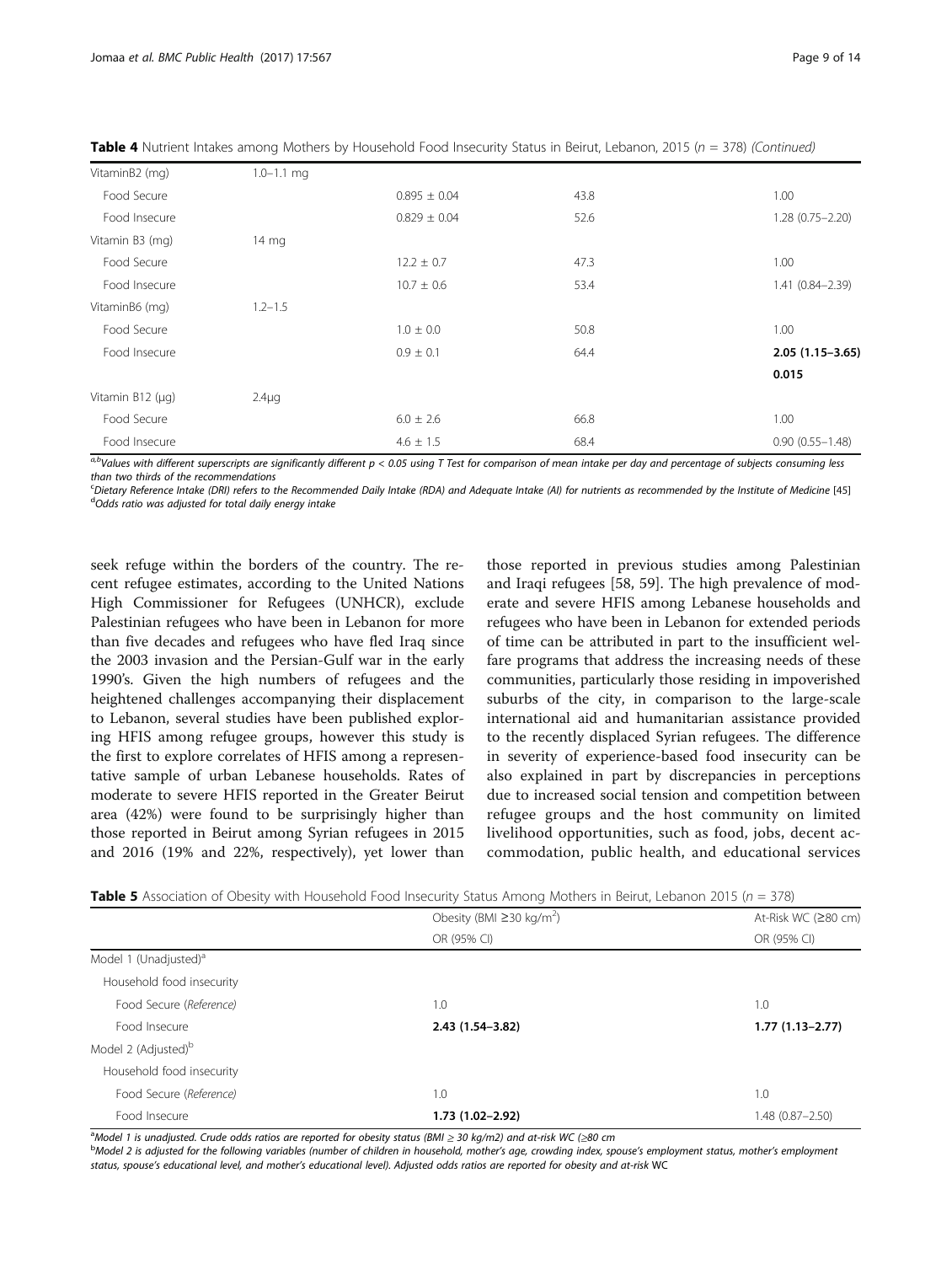[[60](#page-13-0), [61\]](#page-13-0). All of these factors may have contributed to the high risk of food insecurity reported among Lebanese host communities in Beirut [[61](#page-13-0)].

Socioeconomic correlates of HFIS reported in this study were found to be similar to those reported in the scientific literature [[62](#page-13-0)–[64](#page-13-0)]. Indicators of low socioeconomic status, such as low income and high crowding index, as well as low educational levels of mothers and their spouses were found to be significantly associated with HFIS and some of these variables remained significant event after adjusting for other socioeconomic correlates.

With respect to dietary intake, results from the present study showed different food consumption patterns and nutrient intakes among mothers from food secure versus food insecure households. Food insecure mothers had on average a significantly higher percent daily energy intake from breads & cereals, eggs, and sweets & sugarsweetened beverages as well as a significantly lower intake of nuts, dairy products, and fruits compared to food secure mothers. However, no significant differences were observed in terms of daily energy intake among mothers from both food secure and food insecure households. The lack of significance could be attributed to the overall low energy intake reported among mothers from both groups. This low energy intake may be explained by a number of factors, including underreporting that is commonly identified among women [\[65\]](#page-13-0) particularly those that are overweight or obese [[66, 67](#page-13-0)]. In addition, the use of only one 24-h recall method to assess dietary intake of mothers may have contributed to the low energy intake assessed in this study among both groups [\[68](#page-13-0)]. Thus, these factors may have masked potential differences in total energy intake between mothers from food secure versus insecure households. Nevertheless, macronutrient intake of mothers was shown to differ based on HFIS. It was noted that mothers from food insecure households had significantly lower intake of proteins compared to mothers from food secure households. In addition, carbohydrate intake was higher among food insecure mothers, even though, this difference did not reach statistical significance. These findings are in line with previous studies conducted in LMICs whereby women from food insecure households were at increased risk of low dietary diversity characterised by lower intake of animal-based foods that are rich in proteins, including dairy products, meats, and fish, compared to women from food secure households [\[69](#page-13-0), [70\]](#page-13-0). In addition, studies conducted in Brazil and Mexico reported negative associations between food insecurity with intakes of fruits, vegetables, and protein foods (meat/fish/dairy) amongst not only mothers [[71](#page-13-0)], but also children [[72](#page-13-0)]. In fact, similar differences in dietary intakes have been reported among different

refugee groups in Lebanon whereby food insecure households relied more on cereals, fats, and sweets within their regular diet compared to more expensive foods such as meats, dairy products, and fruits [\[59](#page-13-0), [73\]](#page-13-0). Thus, HFIS may increase the consumption of lowcost energy-dense diets, which in turn can increase the risk of weight gain and obesity [[13, 24,](#page-12-0) [74](#page-13-0)] and other associated co-morbidities, including type 2 diabetes and hypertension among adult women [[13\]](#page-12-0).

Reported sacrifices in dietary diversity can have serious implications not only on the risk of obesity, but also on the micronutrient intake of women, as seen in the present study. Adjusting for energy, food insecure mothers were found to be significantly more likely than their food secure counterparts to consume less than 2/3rd the DRIs for key nutrients, including potassium, folate, vitamin C, and vitamin B6. This level of intake is generally accepted as minimally adequate for individuals according to previous studies conducted in Lebanon [\[75](#page-13-0), [76\]](#page-13-0). The consumption of low nutrient, energy-dense foods such as breads and cereals, sugars & sugar-sweetened beverages among mothers from food insecure households may have contributed to their increased risk of nutrient deficiencies. Similar higher risks of nutrient inadequacies, including protein, folate, vitamin C, and vitamins B6 were reported among women of reproductive age from food insecure households in Canada and the United States [[77](#page-13-0)–[79](#page-13-0)]. Limited studies have been published to date reporting nutrient inadequacies among food insecure women of reproductive age [[25\]](#page-12-0) and female caregivers and their children within urban settings in LMICs [[26\]](#page-12-0). Differences in dietary intakes according to food insecurity status may be explained by the different coping mechanisms adopted by mothers to protect their children from hunger at the expense of their own dietary intake in terms of quantity and adequacy [\[2](#page-12-0)–[4\]](#page-12-0). Indeed, studies have shown that food insecurity adversely affects the quality and variety of diets consumed by women [[63](#page-13-0), [80](#page-13-0)]. Mothers in food insecure households may limit their food intake, skip meals, or consume affordable yet low nutrient-dense diets to limit their feelings of hunger while ensuring that their children are being well-fed [\[5](#page-12-0)]. Other reasons that could explain the dietary differences between mothers in food secure and insecure households could be attributed to the high consumption of breads and cereals among lower income households. Although bread is rich in carbohydrates, it is deficient in numerous micronutrients, including folate, potassium, zinc, vitamins A, C, D, and E  $[44, 81]$  $[44, 81]$  $[44, 81]$  $[44, 81]$ .

Findings from the present study demonstrate a significant association between HFIS and obesity (BMI  $\geq 30 \text{ kg/m}^2$ ) among mothers. The positive association between food insecurity and obesity markers has been well-established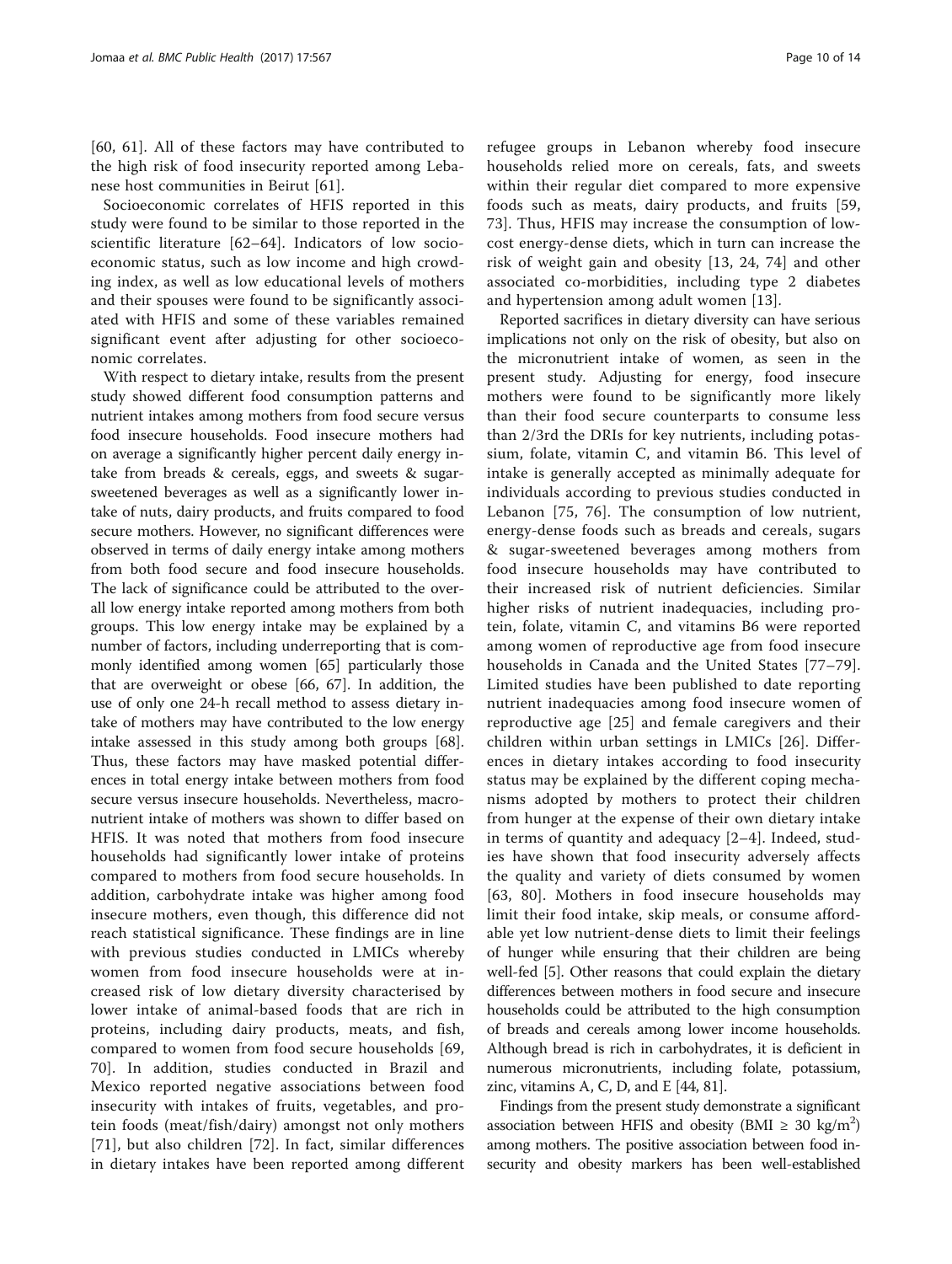among women in high income countries [\[5, 19,](#page-12-0) [62](#page-13-0), [80](#page-13-0)], however, the evidence is less conclusive in LMICs and those undergoing nutrition transitions [\[82, 83](#page-13-0)]. Differences in findings across studies could be explained by the stage of nutrition transition undergone in each of the contexts of these studies, which may in turn affect the food consumption and lifestyle behaviors of women. Another reason could be the different criteria used by researchers to measure abdominal obesity. For example, Mohammadi and colleagues [[83\]](#page-13-0) reported a 2.05 higher risk of overweight among moderately food insecure women and 2.8 times higher risk of abdominal obesity (using the North American cut-point of WC  $\geq$ 88 cm) among severely food insecure households compared to their food secure counterparts in Tehran city (Iran). Another study conducted in Malaysia among 200 women from rural communities showed a similar significant association between food insecurity and at-risk WC (using the 88 cm cut-off), but not overweight status (BMI  $\geq 25$  kg/m<sup>2</sup>), after adjusting for a number of covariates [[21\]](#page-12-0). Whereas in the present study, the cut point of ≥80 cm was used for Lebanese women, as recommended by the IDF criteria for Eastern Mediterranean and Middle Eastern populations [[36](#page-12-0)]. In fact, the same cutoff-points that are based on European data have been recommended for Sub-Saharan African and South Asian populations (including Malaysian and Chinese) in the absence of specific data for these ethnic groups.

It is worth noting that a significant association was also observed between HFIS and at-risk WC in the present study, however this association was no longer significant after adjusting for socioeconomic correlates. Maternal education, one of the socioeconomic factors adjusted for in this study, has been associated with healthier eating and lifestyle patterns that may have been protective against obesity [[21](#page-12-0), [84](#page-13-0), [85\]](#page-13-0). This may explain why women from food insecure households compared to their food secure counterparts did not exhibit an elevated WC, which is a proxy measure, for visceral fat. In fact, a previous study conducted in Lebanon have shown that female gender and having a higher education were positively associated with odds of metabolically healthy overweight and obesity, a phenotype that is characterized with a favorable metabolic profile such as insulin sensitivity, normal blood pressure and lipid profile [\[86](#page-13-0)]. In addition, a negative association was observed between being metabolically healthy overweight/obese and waist circumference in that study, which may be another protective factor from visceral fat accumulation among women in the present study.

Although studies report that food insecurity and obesity may coexist among women within disadvantaged households from high and LMICs [\[20, 24](#page-12-0), [49, 62\]](#page-13-0); the mechanisms for this paradoxical association are still not well-elucidated. Research proposed a number of hypotheses and mechanisms to explain this association. One proposed explanation refers to evidence showing that adults living in poverty can have adequate caloric intake or even levels that exceed their energy requirements; however the quality of their diets may be compromised due to the absence of diversity and nutrient adequacy [[7\]](#page-12-0). The regular consumption of such diets can lead to the double burden of malnutrition, whereby women, may suffer from obesity coupled with micronutrient deficiencies. The 'sacrifice theory' is another proposed mechanism suggesting that mothers tend to adopt unfavorable coping strategies, including sacrificing their own dietary intake and nutritional health, for the sake of their children [[19](#page-12-0), [20,](#page-12-0) [87](#page-13-0)]. Moreover, to manage feeding their families on limited budgets, mothers may skip meals and consume diets of low diversity that are calorically-dense yet of low nutritional value, which may in turn increase their risk of weight gain [[80](#page-13-0)]. Other researchers argue that food insecure women may undergo cyclical eating patterns whereby they can go for extended periods of time with severe unintentional food restrictions followed by overeating episodes to compensate when food is available in abundance [\[19](#page-12-0), [83](#page-13-0)]. This continuous 'feast or famine' situation during periods of food shortage and abundance may lead to metabolic changes and contribute to gradual weight gain over time [[83\]](#page-13-0). Maternal stunting during childhood has also been proposed as an underlying mechanism for the association between HFIS and obesity due to changes in the energy metabolism among mothers who experience stunting during early stages of life [[82\]](#page-13-0). Other factors that can explain this paradoxical relationship are related to increased exposure to mental, physical, and psychological stressors among poor and food insecure mothers, which may contribute to a higher risk of depression, increased sedentary behaviors, and other potential adverse health behaviors that are related to weight gain [[19, 20](#page-12-0), [88](#page-13-0)].

Findings from this study need to be interpreted in light of a number of limitations. First, the dietary intake of mothers was explored using only one 24-h recall per participant, which could have contributed to the overall low energy intake reported among women in this study. Another reason could be social desirability bias, whereby survey participants could have responded in a manner that they perceived as acceptable or favorable to the interviewer [\[89](#page-13-0)]. However, every attempt was exerted to minimize any social desirability bias, whereby interviewers who conducted data collection received extensive training to reduce judgmental verbal and non-verbal communication. In addition interviewers were trained dietitians who underwent a 5-day training workshop to ensure the standardization of data collection protocol and the validity and reliability of collected data and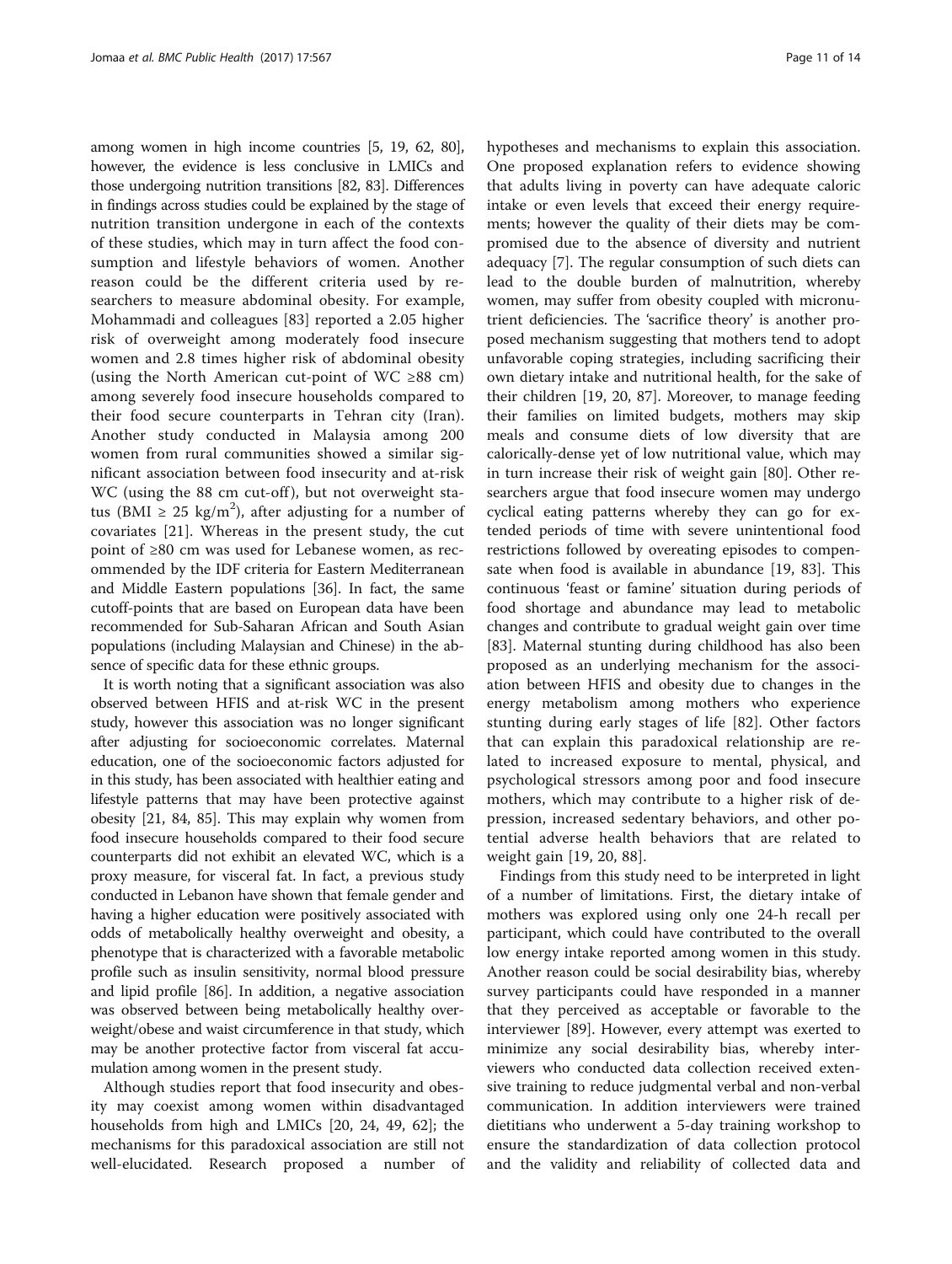meetings were scheduled throughout the data collection phase of the study to ensure the standardization of techniques and methods. Furthermore, interviewers followed the 5 steps of the USDA multiple pass 24-h recall method to increase the accuracy of dietary assessment which include (1) the quick list; (2) the forgotten foods list; (3) time and occasion at which foods were consumed; (4) the detail cycle; and (5) the final probe review. Data was also collected on weekdays and weekends to ensure that dietary data represents usual intake among mothers. Another limitation worth mentioning is the design of the study, which is cross-sectional in nature, limiting our ability to explore the causal pathways between HFIS, risk of dietary inadequacies, and obesity among mothers. Nevertheless, results from the present study can provide baseline data for future trend analyses and comparisons regarding the prevalence and covariates of food security status and its implications on health and nutritional outcomes of women.

# Conclusions

In conclusion, this study was the first to explore the associations between experience-based household food insecurity and risk of dietary inadequacies and obesity among mothers from a representative sample of urban households in a LMIC within the MENA region. High HFIS was reported among Lebanese households. In addition, mothers from food insecure households were at an elevated risk of suffering from dietary inadequacies and obesity, which in turn can increase the risk of dietrelated diseases and may lead to undesirable nutritional and health outcomes among mothers and their offspring. Thus, adequate intervention programmes need to be developed and implemented to support sustainable livelihood opportunities for at-risk population groups, including women, within urban settings that are also enduring the undesirable repercussions of the high refugee influx into their communities. In addition, findings from this study can provide policy makers and public health professionals with evidence to devise and implement culture and context-specific interventions that can help improve the nutrition and health of mothers. More specifically, programs can be developed at the local and national level to increase the dietary quality and diversity of foods consumed by women and mothers through promoting the consumption of affordable nutrient-dense foods including fruits, vegetables, and protein-rich foods, and lowering the intake of added sugars and refined grains. However, efforts need to be exerted to test the effectiveness of these strategies and other potential approaches in reducing the vulnerability of mothers to the adverse consequences of food insecurity including the burdens of nutrient insecurity

and obesity, particularly in LMICs undergoing rapid nutrition transition.

# **Endnote**

<sup>1</sup>The following food groups, as presented in Table [3](#page-6-0), were analysed: Bread and cereals, starchy vegetables and legumes, nuts, seeds, dairy products (including milk, yoghurt, cheese, and labneh, strained yoghurt that is commonly consumed within this population), eggs, meat/poultry/fish, fruits, vegetables, added oils, sweets and sugar sweetened beverages (such as cookies, candy, chocolate, carbonated beverages, and local Arabic sweets) and alcoholic beverages.

#### Abbreviations

AMDR: acceptable macronutrient distribution range; BMI: body mass index; CI: confidence interval; DRI: dietary reference intakes; FAO: Food and Agriculture Organization; HFIAS: Household Food Insecurity Access Scale; HFIS: household food insecurity; IDF: International Diabetes Federation; IOM: Institute of Medicine; LMIC: low and middle income countries; MENA: Middle East and North Africa; OR: odds ratio; USDA: United States Department of Agriculture; WC: waist circumference; WHO: World Health Organization

#### Acknowledgements

The authors express their sincere gratitude to all participating households and mothers and acknowledge the efforts exerted by field workers for their assistance with data collection. In addition, authors acknowledge Ms. Nada Adra for her assistance with data cleaning and statistical analyses as part of this study, and Ms. Massar Dabbous for her assistance in editing and reviewing all references used in the manuscript.

#### Funding

The Lebanese National Council for Scientific Research and the University Research Board at the American University of Beirut. The funding organizations had no role in the design, data collection, analysis or writing of this manuscript.

#### Availability of data and materials

Data are available from the authors on request.

#### Authors' contribution

LJ, FN, and NH conceptualized the research design. LJ and RC coordinated data collection and entry, and conducted data analysis. FN contributed significantly to data analysis and the preparation of the methodology. LJ and NH contributed significantly to the writing of the manuscript. All authors read and approved the final manuscript.

#### Competing interests

The authors declare that they have no competing interests.

#### Consent for publication

Not applicable.

#### Ethics approval and consent to participate

Ethical approval for the study was obtained from the Institutional Review Board at the American University of Beirut. All participants signed a consent form prior to participation and had the right to withdraw from the study at any time without any penalty or loss of benefits.

#### Publisher's Note

Springer Nature remains neutral with regard to jurisdictional claims in published maps and institutional affiliations.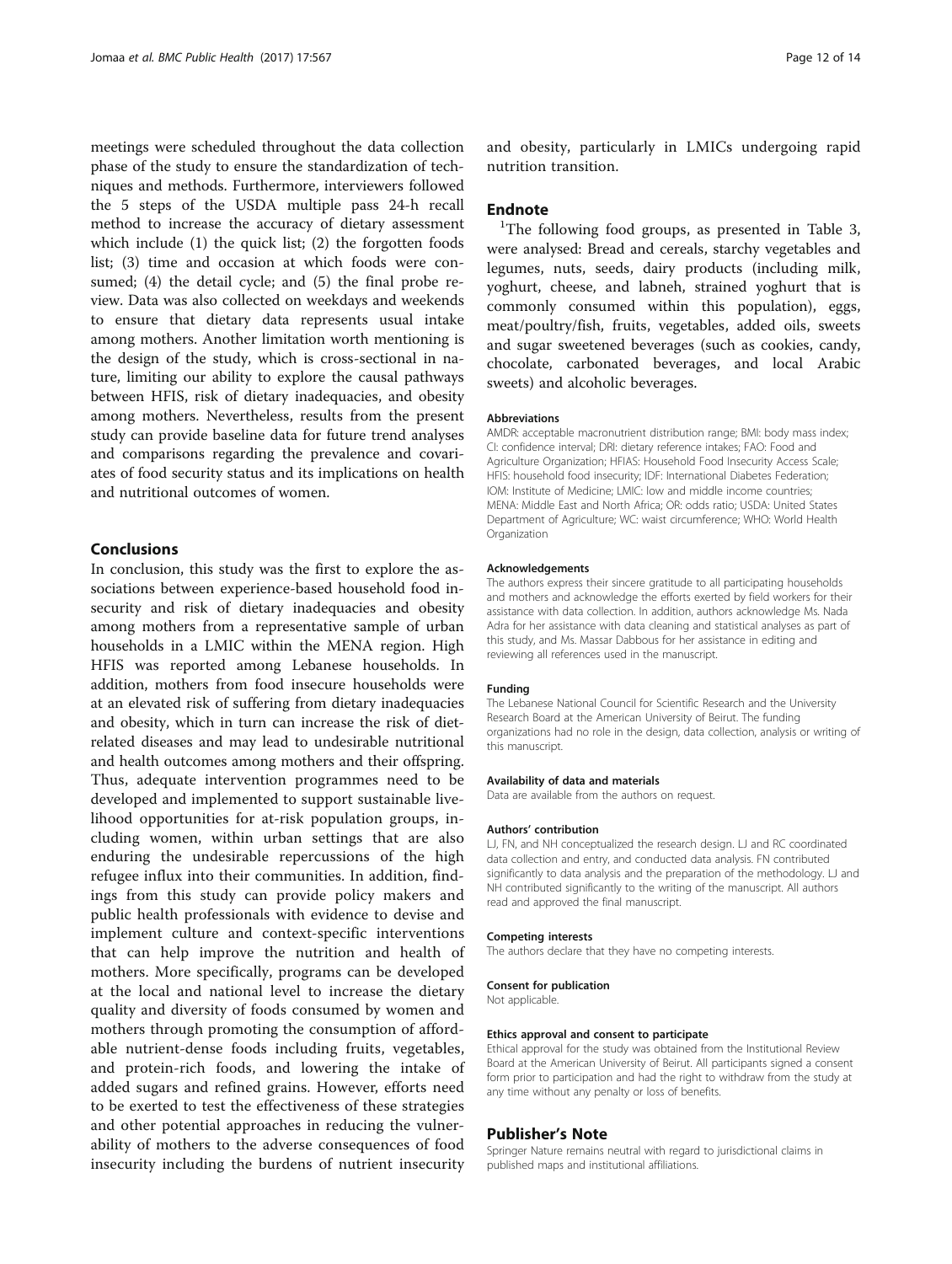## <span id="page-12-0"></span>Received: 12 July 2016 Accepted: 26 April 2017 Published online: 12 June 2017

#### References

- 1. The state of food insecurity in the world: The multiple dimensions of food insecurity [[http://www.fao.org/docrep/018/i3434e/i3434e.pdf\]](http://www.fao.org/docrep/018/i3434e/i3434e.pdf).
- 2. Hamelin A-M, Beaudry M, Habicht J-P. Characterization of household food insecurity in Quebec: food and feelings. Soc Sci Med. 2002;54(1):119–32.
- Radimer KL, Olson CM, Greene JC, Campbell CC, Habicht J-P. Understanding hunger and developing indicators to assess it in women and children. J Nutr Educ. 1992;24(1):36S–44S.
- 4. McIntyre L, Glanville NT, Raine KD, Dayle JB, Anderson B, Battaglia N. Do low-income lone mothers compromise their nutrition to feed their children? Can Med Assoc J. 2003;168(6):686–91.
- 5. Ivers LC, Cullen KA. Food insecurity: special considerations for women. Am J Clin Nutr. 2011;94(6):1740S–4S.
- 6. Laraia BA, Siega-Riz AM, Gundersen C. Household food insecurity is associated with self-reported pregravid weight status, gestational weight gain, and pregnancy complications. J Am Diet Assoc. 2010;110(5):692–701.
- 7. Tanumihardjo SA, Anderson C, Kaufer-Horwitz M, Bode L, Emenaker NJ, Haqq AM, Satia JA, Silver HJ, Stadler DD. Poverty, obesity, and malnutrition: an international perspective recognizing the paradox. J Am Diet Assoc. 2007;107(11):1966–72.
- 8. Breisinger C, Ecker O, Al-Riffai P, Yu B: Beyond the Arab awakening: policies and investments for poverty reduction and food security: international food policy research Institute; 2012.
- 9. Economic and Social Comission for Western Asia (ESCWA) [[https://www.](https://www.unescwa.org) [unescwa.org/](https://www.unescwa.org)].
- 10. Vulnerability Assessment of Syrian Refugees in Lebanon. 2015. [\[http://](http://documents.wfp.org/stellent/groups/public/documents/ena/wfp280798.pdf) [documents.wfp.org/stellent/groups/public/documents/ena/wfp280798.pdf\]](http://documents.wfp.org/stellent/groups/public/documents/ena/wfp280798.pdf).
- 11. Naja F, Hwalla N, Fossian T, Zebian D, Nasreddine L. Validity and reliability of the Arabic version of the household food insecurity Access scale in rural Lebanon. Public Health Nutr. 2015;18(2):251–8.
- 12. Sahyoun NR, Nord M, Sassine AJ, Seyfert K, Hwalla N, Ghattas H. Development and validation of an Arab family food security scale. J Nutr. 2014;144(5):751–7.
- 13. Pérez-Escamilla R. Can experience-based household food security scales help improve food security governance? Global food security. 2012;1(2):120–5.
- 14. Regional Strategy on Nutrition 2010–2019 and Plan of Action [\[http://www.](http://www.emro.who.int/pdf/noncommunicable-diseases/summaries/regional-strategy-on-nutrition-2010-2019-and-plan-of-action.pdf?ua=1) [emro.who.int/pdf/noncommunicable-diseases/summaries/regional-strategy](http://www.emro.who.int/pdf/noncommunicable-diseases/summaries/regional-strategy-on-nutrition-2010-2019-and-plan-of-action.pdf?ua=1)[on-nutrition-2010-2019-and-plan-of-action.pdf?ua=1\]](http://www.emro.who.int/pdf/noncommunicable-diseases/summaries/regional-strategy-on-nutrition-2010-2019-and-plan-of-action.pdf?ua=1).
- 15. Nasreddine L, Naja F, Chamieh MC, Adra N, Sibai A-M, Hwalla N. Trends in overweight and obesity in Lebanon: evidence from two national crosssectional surveys (1997 and 2009). BMC Public Health. 2012;12(1):798.
- 16. Ng SW, Zaghloul S, Ali H, Harrison G, Popkin BM. The prevalence and trends of overweight, obesity and nutrition-related non-communicable diseases in the Arabian gulf states. Obes Rev. 2011;12(1):1–13.
- 17. Mehio Sibai A, Nasreddine L, Mokdad AH, Adra N, Tabet M, Hwalla N. Nutrition transition and cardiovascular disease risk factors in Middle East and North Africa countries: reviewing the evidence. Ann Nutr Metab. 2010; 57(3–4):193–203.
- 18. Hwalla N, Al Dhaheri AS, Radwan H, Alfawaz HA, Fouda MA, Al-Daghri NM, Zaghloul S, Blumberg JB. The prevalence of micronutrient deficiencies and inadequacies in the Middle East and approaches to interventions. Nutrients. 2017;9(3):229.
- 19. Franklin B, Jones A, Love D, Puckett S, Macklin J, White-Means S. Exploring mediators of food insecurity and obesity: a review of recent literature. J of Commun Health. 2012;37(1):253–64.
- 20. Mohammadi F, Omidvar N, Houshiar-Rad A, Khoshfetrat M-R, Abdollahi M, Mehrabi Y. Validity of an adapted household food insecurity Access scale in urban households in Iran. Public Health Nutr. 2012;15(01):149–57.
- 21. Shariff ZM, Khor GL. Obesity and household food insecurity: evidence from a sample of rural households in Malaysia. Eur J Clin Nutr. 2005;59(9):1049–58.
- 22. Gulliford MC, Mahabir D, Rocke B. Food insecurity, food choices, and body mass index in adults: nutrition transition in Trinidad and Tobago. Int J Epidemiol. 2003;32(4):508–16.
- 23. Isanaka S, Mora-Plazas M, Lopez-Arana S, Baylin A, Villamor E. Food insecurity is highly prevalent and predicts underweight but not overweight in adults and school children from Bogota. Colombia J Nutr. 2007;137(12): 2747–55.
- 24. Schlüssel MM. Silva AAMd, Pérez-Escamilla R, Kac G: household food insecurity and excess weight/obesity among Brazilian women and children: a life-course approach. Cad de saude publica. 2013;29(2):219–26.
- 25. Becquey E, Martin-Prevel Y. Micronutrient adequacy of women's diet in urban Burkina Faso is low. J Nutr. 2010;140(11):2079S–85S.
- 26. Oldewage-Theron WH, Dicks EG, Napier CE. Poverty, household food insecurity and nutrition: coping strategies in an informal settlement in the Vaal triangle, South Africa. Public Health. 2006;120(9):795–804.
- 27. Population statistics [\[http://www.cas.gov.lb/index.php/demographic-and](http://www.cas.gov.lb/index.php/demographic-and-social-en/population-en)[social-en/population-en](http://www.cas.gov.lb/index.php/demographic-and-social-en/population-en)].
- 28. Goodyear RK, Fabian A, Hay J, Zealand SN: Finding the crowding index that works best for New Zealand: Applying different crowding indexes to Census of Population and Dwellings data for 1986-2006: Statistics New Zealand; 2012.
- 29. Freedman JL. What is crowding? In crowding and behavior. An francisco. WH Freedman: CA, USA; 1975.
- 30. Baum A, Epstein Y. Crowding: historical and contemporary trends in crowding research. Human response to crowding Hillsdale, NJ: L Earlbaum. 1978:3–22.
- 31. Melki I, Beydoun H, Khogali M, Tamim H, Yunis K. Household crowding index: a correlate of socioeconomic status and inter-pregnancy spacing in an urban setting. J Epidemiol Community Health. 2004;58(6):476–80.
- 32. Nasreddine L, Naja F, Akl C, Chamieh MC, Karam S, Sibai A-M, Hwalla N. Dietary, lifestyle and socio-economic correlates of overweight, obesity and central adiposity in Lebanese children and adolescents. Nutrients. 2014;6(3): 1038–62.
- 33. Coates J, Swindale A, Bilinsky P. Household food insecurity Access scale (HFIAS) for measurement of food access: indicator guide. Washington, DC: Food and Nutrition Technical Assistance Project, Academy for Educational Development; 2007.
- 34. Knueppel D, Demment M, Kaiser L. Validation of the household food insecurity access scale in rural Tanzania. Public Health Nutr. 2010;13(03):360–7.
- 35. About BMI for adults [[http://www.cdc.gov/healthyweight/assessing/bmi/](http://www.cdc.gov/healthyweight/assessing/bmi/adult_bmi/) [adult\\_bmi/](http://www.cdc.gov/healthyweight/assessing/bmi/adult_bmi/)l.
- 36. The IDF consensus worldwide definition of the metabolic syndrome [[https://www.idf.org/e-library/consensus-statements/60-idfconsensus](https://www.idf.org/e-library/consensus-statements/60-idfconsensus-worldwide-definitionof-the-metabolic-syndrome)[worldwide-definitionof-the-metabolic-syndrome\]](https://www.idf.org/e-library/consensus-statements/60-idfconsensus-worldwide-definitionof-the-metabolic-syndrome).
- 37. Zhu S, Wang Z, Heshka S, Heo M, Faith MS, Heymsfield SB. Waist circumference and obesity-associated risk factors among whites in the third National Health and nutrition examination survey: clinical action thresholds. Am J Clin Nutr. 2002;76(4):743.
- 38. Després J-P, Lemieux I. Abdominal obesity and metabolic syndrome. Nature. 2006;444(7121):881–7.
- 39. Klein S, Allison DB, Heymsfield SB, Kelley DE, Leibel RL, Nonas C, Kahn R. Waist circumference and cardiometabolic risk: a consensus statement from shaping America's health: Association for Weight Management and Obesity Prevention; NAASO, the Obesity Society; the American Society for Nutrition; and the American Diabetes Association. Obesity. 2007;15(5):1061–7.
- 40. Moshfegh AJ, Borrud L, Perloff B, LaComb R. Improved method for the 24 hour dietary recall for use in national surveys. FASEB J. 1999;13(4):A603.
- 41. Posner BM, Smigelski C, Duggal A, Morgan J, Cobb J, Cupples L. Validation of two-dimensional models for estimation of portion size in nutrition research. J Am Diet Assoc. 1992;
- 42. Naja F, Hwalla N, Itani L, Karam S, Sibai AM, Nasreddine L. A western dietary pattern is associated with overweight and obesity in a national sample of Lebanese adolescents (13–19 years): a cross-sectional study. Br J Nutr. 2015; 114(11):1909–19.
- 43. Naja F, Hwalla N, Itani L, Salem M, Azar ST, Zeidan MN, Nasreddine L. Dietary patterns and odds of type 2 diabetes in Beirut, Lebanon: a case– control study. Nutrition & metabolism. 2012;9(1):1.
- Pellet P, Shadarevian S. Food composition. Tables for use in the Middle East: Beirut, Lebanon American University of Beirut; 1970.
- 45. Dietary Reference Intakes Tables and Application [\[http://iom.](http://iom.nationalacademies.org/Activities/Nutrition/SummaryDRIs/DRI-Tables.aspx) [nationalacademies.org/Activities/Nutrition/SummaryDRIs/DRI-Tables.aspx](http://iom.nationalacademies.org/Activities/Nutrition/SummaryDRIs/DRI-Tables.aspx)].
- 46. Turrell G. Income non-reporting: implications for health inequalities research. J Epidemiol Community Health. 2000;54(3):207–14.
- 47. Fukuoka Y, Rankin SH, Carroll DL. Systematic bias in self-reported annual household incomes among unpartnered elderly cardiac patients. Appl Nurs Res. 2007;20(4):205–9.
- 48. Riphahn RT, Serfling O. Item non-response on income and wealth questions. Empir Econ. 2005;30(2):521–38.